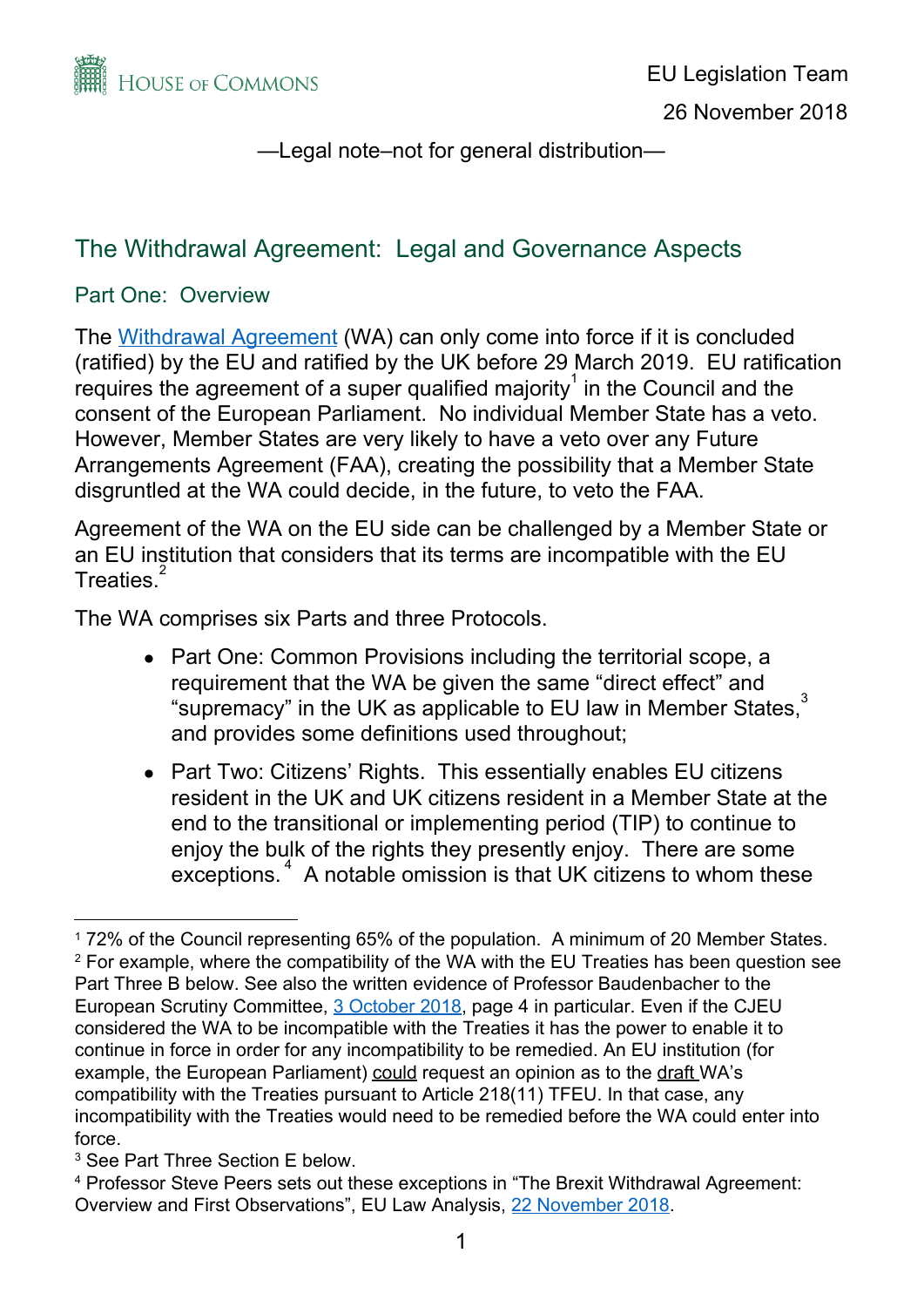

rights apply will not enjoy free movement rights to other Member States;

- Part Three: Separation Issues, disentangling situations straddling Brexit;
- Part Four: Creating a transitional or implementing period (TIP) up to 31 December 2020 during which EU law essentially applies to the UK (to the extent it did) but the UK does not participate in the making of that law, nor in the agencies and bodies of the EU, and cannot participate in any new JHA/Schengen regime. The TIP is extendable by a mutually agreed decision of the Joint Committee, which must be made by 1 July 2020, for one further fixed period of either one year or two years. Such extension will entail a further decision of the Joint Committee on the financial arrangements applicable, and also entail (a) treating the UK as an ordinary third country in respect of EU programmes during any extension, and (b) capping UK agricultural support;
- Part Five: The Financial Settlement;
- Part Six: Institutional and Final Provisions, including requirements for interpretation of the agreement, the institutional structure of a Joint Committee and dispute resolution by arbitration. The governance provisions envisaged in the Political [Declaration](https://assets.publishing.service.gov.uk/government/uploads/system/uploads/attachment_data/file/759021/25_November_Political_Declaration_setting_out_the_framework_for_the_future_relationship_between_the_European_Union_and_the_United_Kingdom__.pdf) setting out the Framework for the Future [Relationship](https://assets.publishing.service.gov.uk/government/uploads/system/uploads/attachment_data/file/759021/25_November_Political_Declaration_setting_out_the_framework_for_the_future_relationship_between_the_European_Union_and_the_United_Kingdom__.pdf) between the EU and the UK are based on those found in this Part (the Political Declaration).
- The Protocol on Ireland/Northern Ireland which includes the "backstop" provisions intended to prevent a hard border. $5$  Again the Political Declaration cites these provisions as inspiration for a long-term tariff free area underpinned by "ambitious customs arrangements"; 6
- The Protocol Relating to the Sovereign Base Areas of the UK in Cyprus, making these parts of the customs territory of the Union, applying certain EU law (and CJEU jurisdiction) to them and specifying the checks to be made on persons crossing their external borders (other than with Cyprus);

<sup>5</sup> See Part Three, Section C.

<sup>6</sup> Paragraph 22.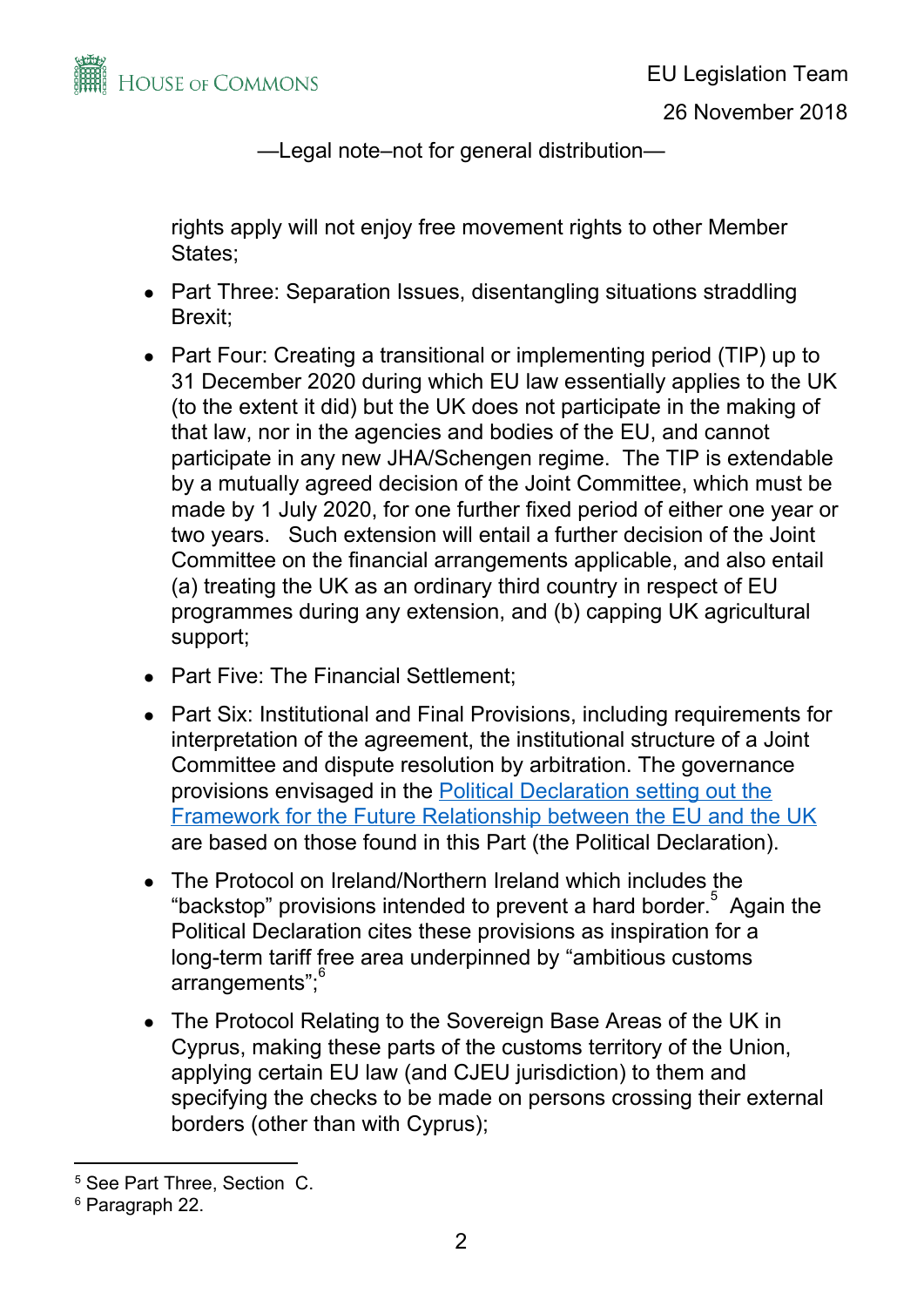

• The Protocol on Gibraltar covering preparation for the application of the Citizens' Rights part of the WA, permitting EU law to be applied to Gibraltar Airport if the UK and Spain reach agreement, establishing cooperation between Spain and the UK on fiscal matters, environmental protection and fishing, and police and customs matters.

This note now focusses on the provisions of the WA which raise points of legal significance and the provisions which concern its governance (including dispute resolution). This note does not focus in detail on the Political [Declaration.](https://assets.publishing.service.gov.uk/government/uploads/system/uploads/attachment_data/file/759021/25_November_Political_Declaration_setting_out_the_framework_for_the_future_relationship_between_the_European_Union_and_the_United_Kingdom__.pdf)

## Part Two: Summary of Key Legal and Governance Issues

A Relationship between the WA and the Future Arrangements Agreement (FAA)

The performance of obligations under the WA is not conditional upon the agreement of an FAA. Parties must use their "best endeavours" to reach and ratify in good time such Agreement - on the basis of the Political Declaration which sets out a programme to facilitate reaching agreement by the end of  $2020.<sup>7</sup>$ 

B Continued application of EU law

- EU law will apply during the TIP, but essentially without formal UK participation in its making;
- EU law will apply after the TIP to protect the rights of EU citizens in the UK. This could extend for some considerable period.
- EU law also will apply after the TIP in relation to the Separation Issues and the Financial Settlement. Again, this could extend for a considerable period.
- EU law will apply extensively, particularly in Northern Ireland, under the "Backstop" found in the Ireland/Northern Ireland Protocol.

<sup>7</sup> Paragraphs 138 to 147. The Political Declaration remains non-binding.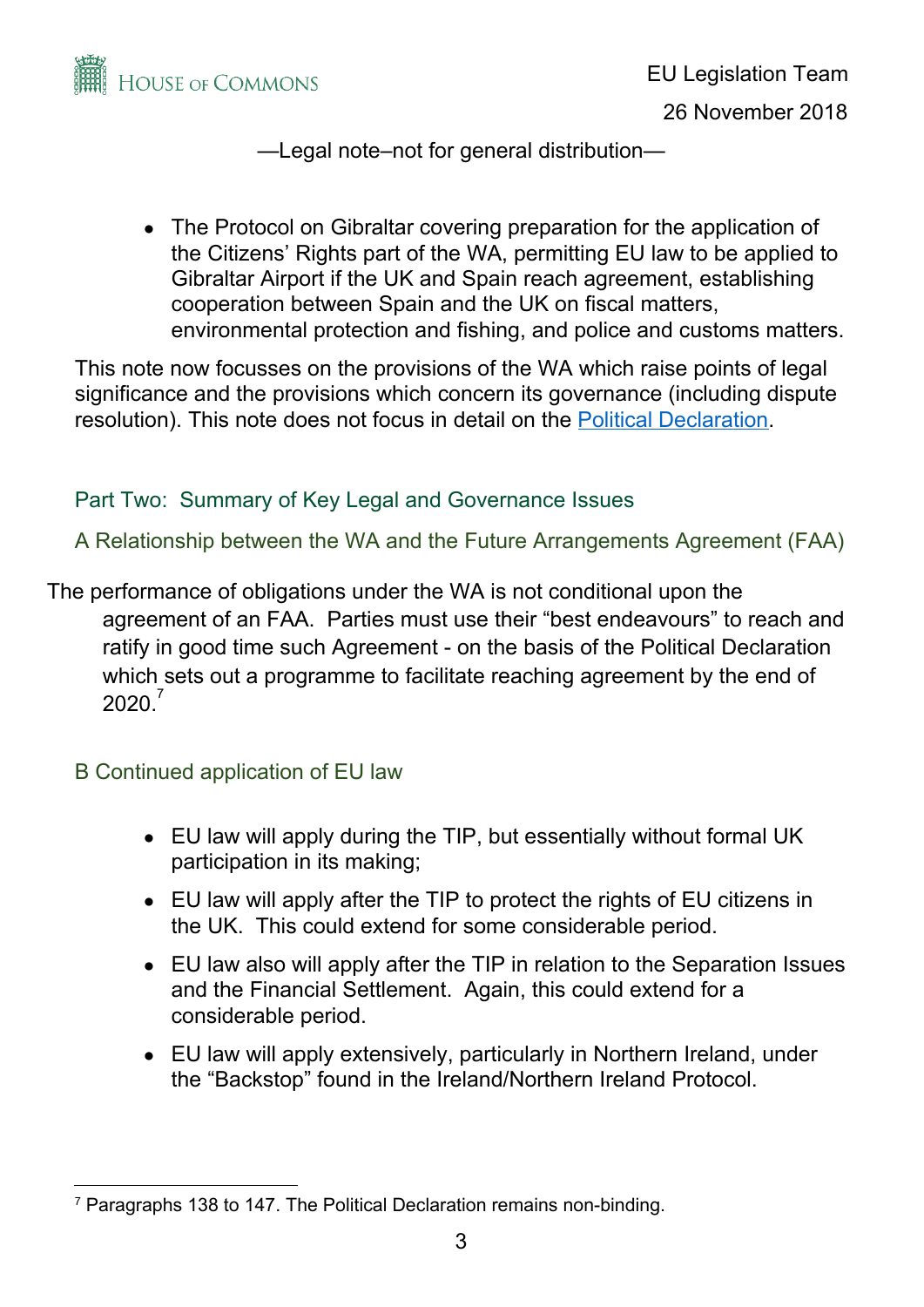

- EU law in relation to goods, turnover taxes, agriculture and fisheries as well as veterinary and phytosanitary rules will apply in the Sovereign Base Areas of Cyprus.
- After the end of the TIP the CJEU will continue to determine the interpretation of EU law applicable under the WA by the mandatory reference procedure from the arbitration panel.

### C The "Backstop" arrangement to prevent border controls on the Irish border

The Backstop is the core of the Protocol on Northern Ireland (NI). The Protocol, including the backstop, is intended to be temporary and applies unless and until it is superseded in whole or in part by an FAA, which the parties will use their best endeavours to achieve by 31 December 2020.

Under the Backstop the UK will form a customs union with the EU (except for trade in fisheries and aquaculture products which await further agreement on fishing opportunities - which the parties shall use their "best endeavours to achieve by 1 July 2020).

The UK will conform to specific EU legislation on customs, including with respect to third countries. To provide a 'level playing-field' the UK commits to non-regression (from the law as it stands at the end of the TIP) on EU environmental protection, labour and social standards, state aid and competition and state-owned undertakings in respect of administration of tax.

This customs union would be a practical barrier to the UK entering separate trade agreements on goods with third countries.

On the UK side of the customs union, in the "United Kingdom in respect of Northern Ireland", specific additional EU legislation applies on customs, certain VAT and excise, and certain technical standards relating to goods.

There will be unfettered movement for goods moving from NI to the rest of the UK and Union. The EU and the UK will use best endeavours to facilitate trade between Great Britain and NI with a view to avoiding controls at the ports and airports of NI.

UK authorities are responsible for implementing and applying EU law applicable under the Protocol but, additionally, where EU law continues to apply to the UK in respect of Northern Ireland the EU institutions and bodies shall have the same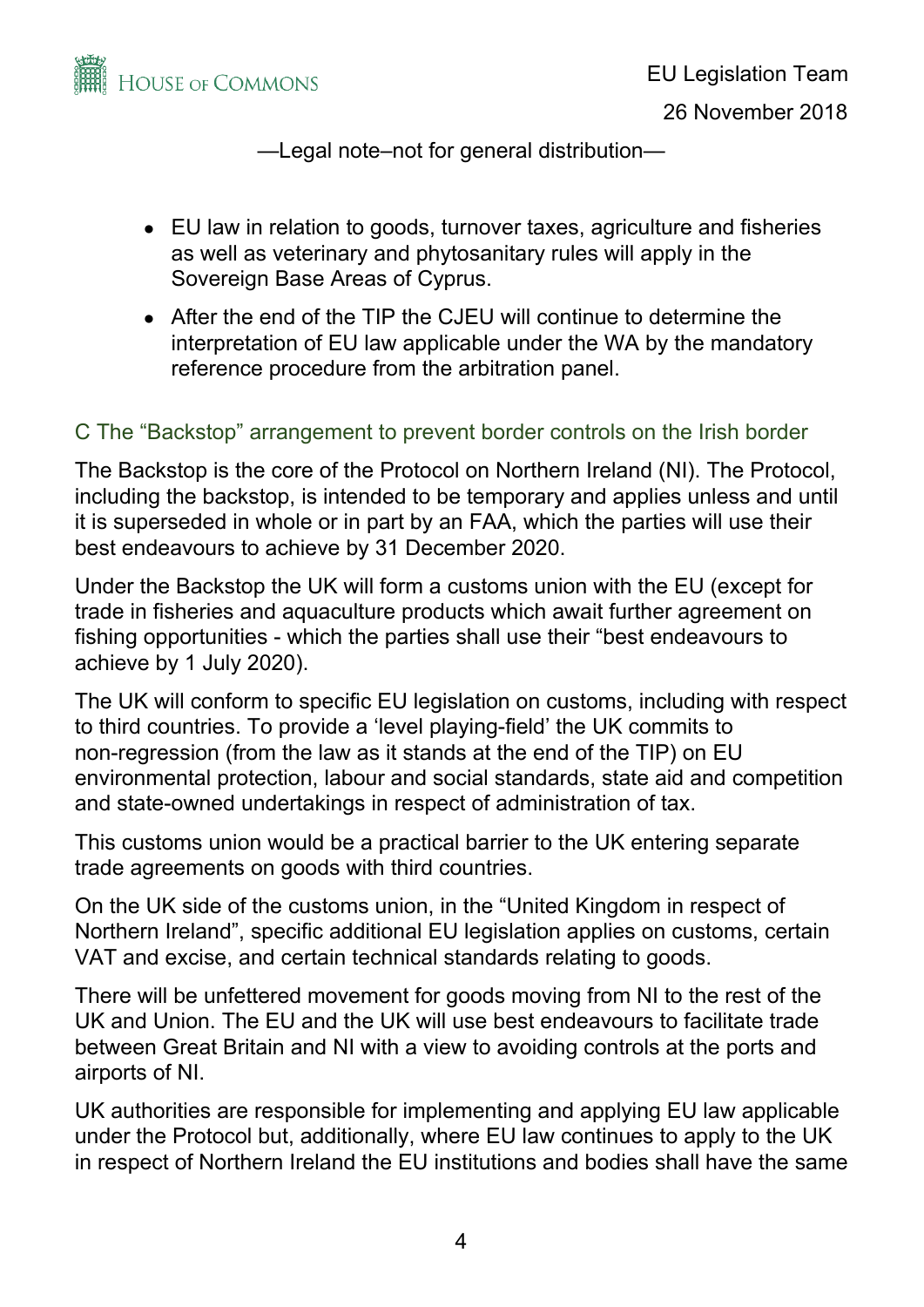

powers as they have under the Treaties, CJEU jurisprudence will apply, and the CJEU shall have preliminary reference jurisdiction.

Union law applicable to the United Kingdom in respect of Northern Ireland can be amended or replaced. However, new EU legislation that is not listed in the Protocol but is in its scope would need to be adopted by the Joint Committee (or JC) – failing which the EU can take appropriate remedial measures.

The Protocol is subject to review and may be ended in whole or part by decision of the Joint Committee.

### D The Institutional Structure

This is based on a Joint Committee of representatives of the two parties, jointly chaired, which acts by consensus. It is the forum for supervision of the WA, and the Backstop. It has important powers including: amending within defined parameters the substantive provisions of the WA and bringing the Backstop to an end. It provides a forum to discuss and resolve disputes prior to invocation of any formal dispute resolution.

### E Dispute Resolution

Where invoked, ${}^{8}$  this is undertaken by an arbitration panel of 5, two nominated by each party and a chairperson from a list agreed by both. It is encouraged to act by consensus but can act by majority. Questions of interpretation of EU law must be referred to the CJEU for a binding ruling.

### F Supervision and Enforcement of the WA

Full EU supervision applies during the TIP. Thereafter there are areas where the EU institutions, particularly the Commission retain supervision powers. Failure of a party to comply with the WA can lead ultimately to a fine and/or to the injured party suspending either parts of the WA or parts of any other Agreement between them – most likely any FAA.

<sup>&</sup>lt;sup>8</sup> Experience of other international agreements indicates that formal dispute resolution is rarely invoked.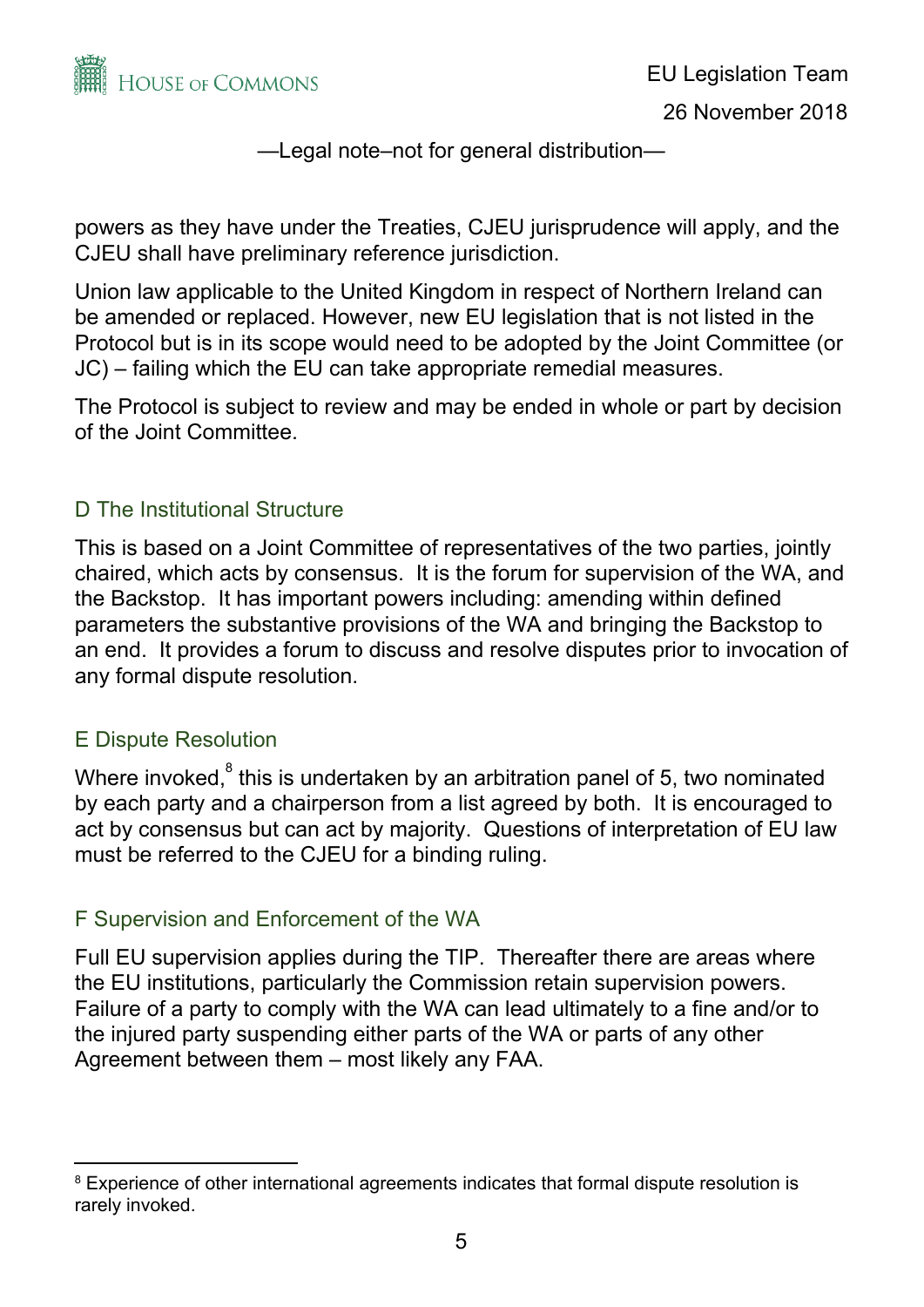

### G Court of Justice Jurisdiction

- The CJEU retains its full jurisdiction during the TIP, including on the interpretation and application of the WA. This bites notably on the Financial Settlement which is in force during that period. In this respect it is significant that the CJEU also retains jurisdiction after the TIP in respect of cases brought before then, so that a case brought before the end of the TIP continues afterwards (Article 86).
- The CJEU retains jurisdiction a binding jurisdiction to rule on the Citizens' Rights provisions for a period of 8 years from the end of the TIP.
- The CJEU retains jurisdiction to rule on those EU financial provisions which continue to apply after the TIP, in relation to the Financial Settlement.
- The arbitration panel must refer questions of the interpretation of EU law applicable under the WA to the CJEU and is bound by the CJEU ruling.
- The CJEU has jurisdiction in respect of EU legislation applicable to Northern Ireland during the backstop (see section C) and to Cyprus.

# H Roll over of EU External Agreements.

During the TIP the UK is bound by the obligations to third countries in any external agreement which the EU has entered into (with or without Member States also having entered into them - although the precise extent is unclear in the WA) and any agreements entered into by Member States on behalf of the EU. The UK does not automatically gain the benefit of such agreements. During this period the UK may negotiate and enter into international agreements in the area of EU exclusive competence provided that they do not come into force. There is no mention of agreements covering areas of shared competence. 10

<sup>9</sup> See Part Three Section C.

<sup>&</sup>lt;sup>10</sup> Where the EU has exclusive competence only it may act. Where competence is shared wither the EU or the Member States may act, the choice is one of policy.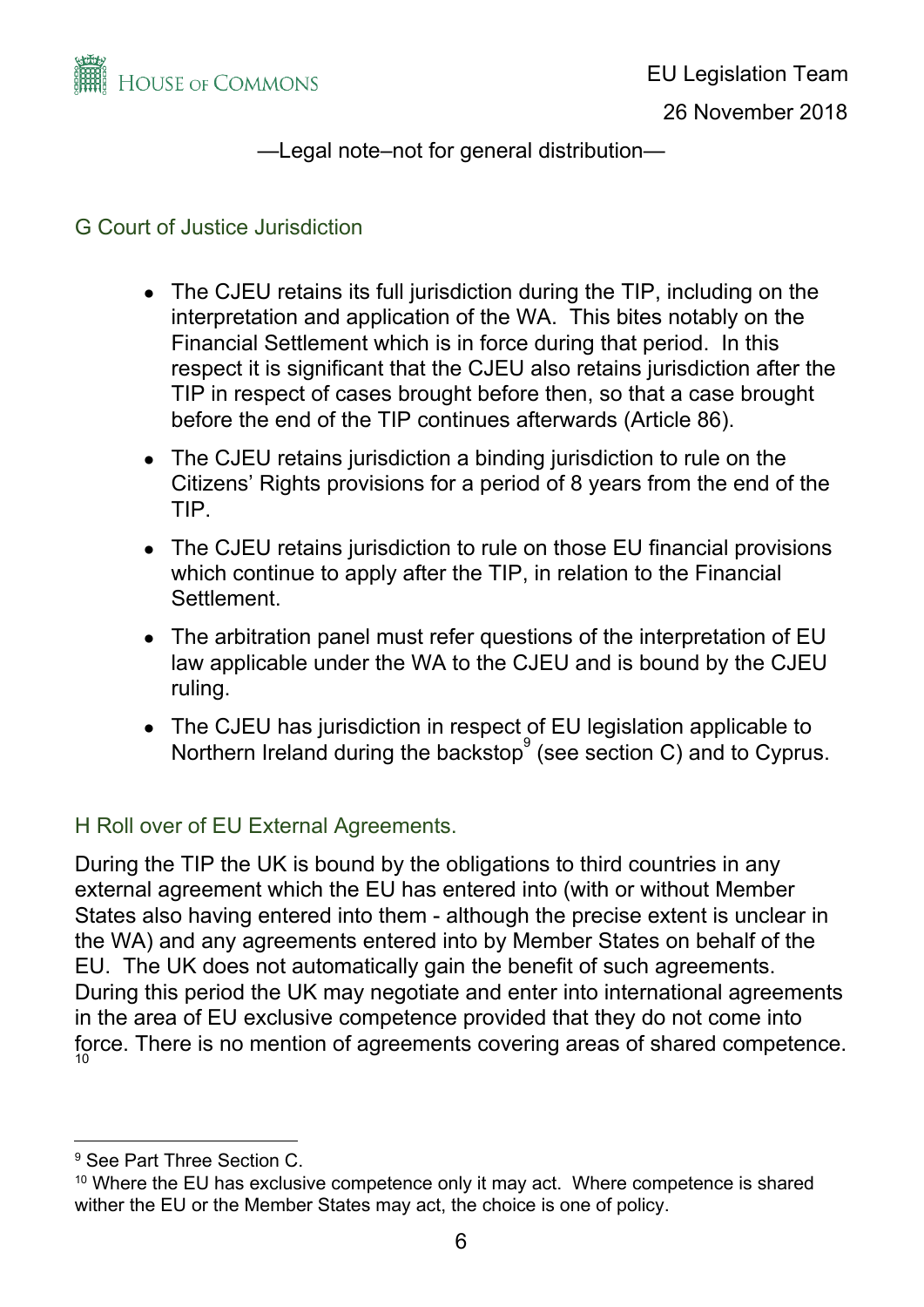

### Part Three: Key Legal and Governance Issues (Detail)

A Relationship between the WA and the Future Arrangements Agreement

The fulfilment by the UK of its obligations under the WA (for example making payments under the Financial Settlement) are not conditional on reaching a satisfactory FAA.

Article 184 provides for the Parties to

"use their best endeavours, in good faith and in full respect of their respective legal orders, to take the necessary steps to negotiate expeditiously the agreements governing their future relationship referred to in the political declaration [to be specified] and to conduct the relevant procedures for the ratification or conclusion of those agreements, with a view to ensuring that those agreements apply, to the extent possible, as from the end of the transition period"

This provision is reinforced by a duty, imposed by Article 5, of sincere cooperation requiring each party to the WA to assist each other in carrying out the tasks which flow from the WA, in full mutual respect and good faith.

Whilst these are legal obligations (at the international law level) they do not stretch as far as obliging the EU to enter into an FAA which it does not consider to be in its interest. If the UK wanted to try to enforce this obligation the legal route of recourse would be by complaint to the Joint Committee and ultimately dispute resolution – before the CJEU during the TIP or by arbitration after that.

In this respect it should be noted in relation to the financial settlement involving payment by the UK of £39bn or so that:

- There is not legal consensus how much might be owed, under international law, in any event; $11$  and
- About half this sum relates to the UK still applying substantive EU law during the TIP.

The degree of detail in the Political Declaration affects the assessment of the risk of the lack of conditionality in the WA. The language of the Political Declaration varies. Some provisions are couched in firm language (with or

<sup>&</sup>lt;sup>11</sup> There is no compulsory system of determining and enforcing any sum that might be owing under international law.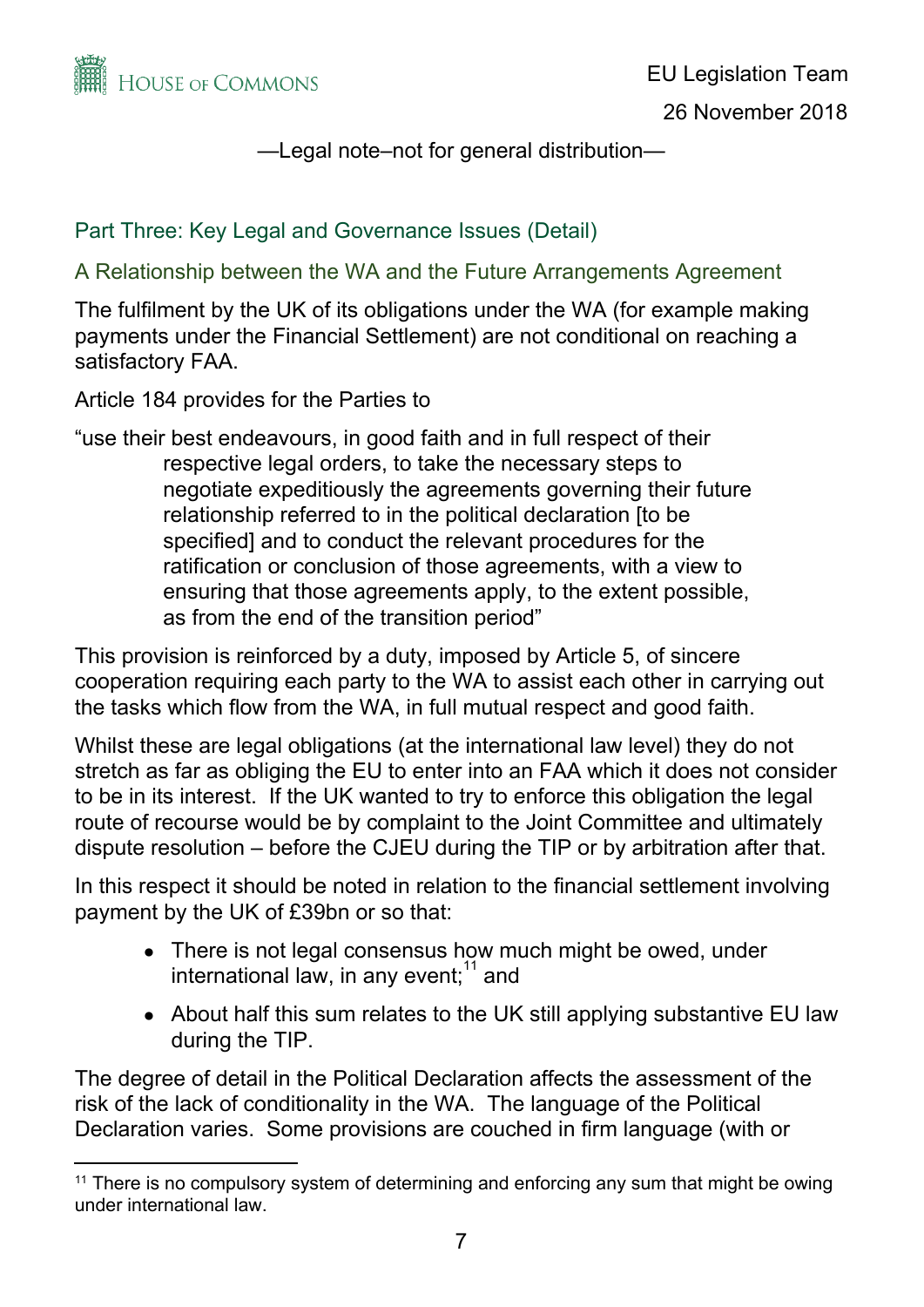

without conditioning words), $^{12}$  some are matters for "consideration" $^{13}$  or "exploring", $14$  or matters the parties "envisage" happening.<sup>15</sup>

### B Continued application of EU law

During the TIP, EU law applies including amendments and new legislation, but without UK attendance at meetings of the EU institutions or participation in their decision making; nor participation in decision-making and governance of EU bodies, offices and agencies.<sup>16</sup> Continued EU law is interpreted and enforced by the  $CJEU.<sup>17</sup>$ 

During the TIP the UK may, exceptionally, be invited to participate (but not vote) in comitology committees, meetings of expert groups or meetings of EU bodies, offices and agencies if either:

- the discussion concerns individual acts addressed to the UK or natural or legal persons residing or established here; or
- $\bullet$  UK presence is necessary and in the interests of the Union.<sup>18</sup>

EU law applies extensively after the TIP to protect the rights of EU citizens in the UK. It is clear from the following examples that EU law (as updated) and the influence of CJEU case law (see Article 158 below) could continue to apply in this field of Citizens Rights for some significant time after the end of the TIP:

• EU law will continue to apply protect the Free Movement rights of EU citizens residing in the UK and UK nationals residing in the other Member States before the end of the TIP. This is for the entirety of their lives (Article 39). Their family members resident in the host state by the end of the TIP are also covered. Any child born to these individuals within the scope of the WA is also protected if that parent

 $12$  E.g paragraph 26; The Parties will put in place ambitious customs arrangements...."

<sup>&</sup>lt;sup>13</sup> E.g. paragraph 54: "The Parties agree to consider addressing social security coordination…."

<sup>&</sup>lt;sup>14</sup> E.g. paragraph 55: "...the Parties will explore the possibility to facilitate the crossing of their respective borders for legitimate travel."

<sup>&</sup>lt;sup>15</sup> E.g paragraph 20: "The Parties envisage having a trading relationship on goods that is as close as possible …"

<sup>16</sup> Article 7.

<sup>17</sup> Article 131.

<sup>18</sup> Article 128(5)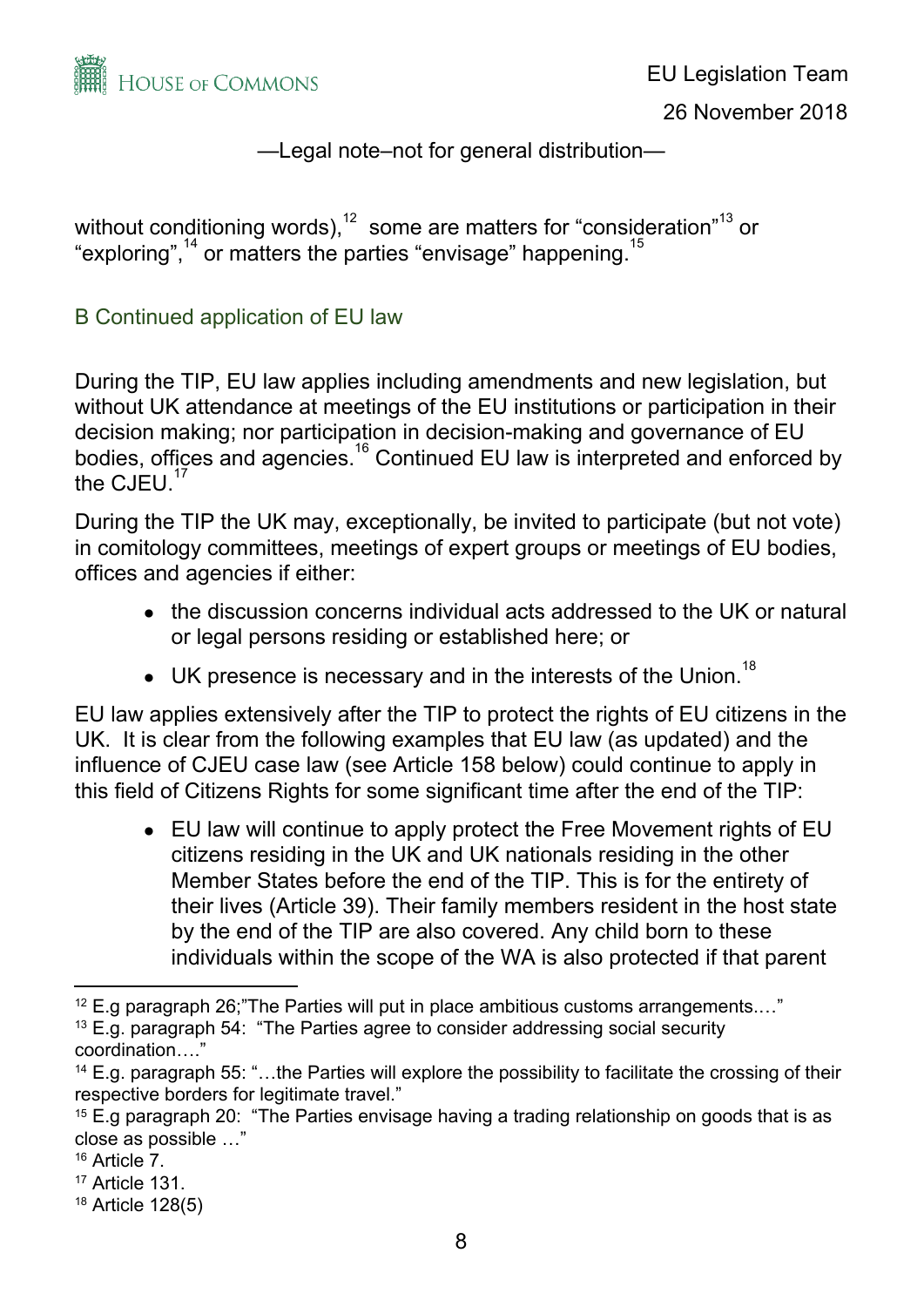

has sole custody<sup>19</sup>. <u>Professor [Catherine](https://audioboom.com/posts/7091973-ep-51-brexit-the-draft-withdrawal-agreement) Barnard</u> has illustrated this graphically by saying that if a family member born just before the end of the TIP then goes on to have a child late in life (say in their seventies), this could mean that the WA could have effect for approximately 150 years from the end of the TIP. $^{20}$ 

• Regulations on social security including the main substantive Regulation 883/2004 for social security, as amended or replaced before the end of the TIP, (Article 31) will continue to apply to certain EU and UK citizens (and family members and survivors). Those persons will maintain their right to healthcare, pensions and other social security benefits. This would appear to enable qualifying EU citizens to continue to export child benefit out of the UK to the Member State where their children are residing. $21$  In addition, the Joint Committee "will make sure" that UK law remains aligned with EU law. This appears to mean that the UK will have to accept amendments to those Regulations in respect of qualifying EU nationals, with consequential amendments being made to the relevant list of EU legislation in Annex 1, Part II of the WA.<sup>22</sup>

Another example of the potentially extensive application of EU law is contained in Citizens' Rights, Part 2. Article 33 extends the same Part 2 protections to EEA and Swiss nationals resident in the UK prior to the TIP. Professor [Catherine](https://audioboom.com/posts/7091973-ep-51-brexit-the-draft-withdrawal-agreement)  $Barnard^{23}$  $Barnard^{23}$  questions whether this extension is compatible with the Article 50 TEU legal basis for the WA as this is framed in terms of the UK's exit from the EU. Article 50 TEU does not mention the EEA.

EU law also applies after the TIP because of Separation Issues. In some cases, EU law could continue to apply for some considerable time after the end of the TIP. For example, in the case of:

• The processing of the data of EU citizens by the UK: EU law could apply beyond the TIP if a data adequacy decision is not adopted to

<sup>19</sup> Article 10.

<sup>&</sup>lt;sup>20</sup> Episode 51: The Draft Withdrawal Agreement, Law Pod UK, 1 Crown Office Row

 $21$  Articles 30 and 31.

<sup>22</sup> Article 36.

<sup>23</sup> See footnote 5.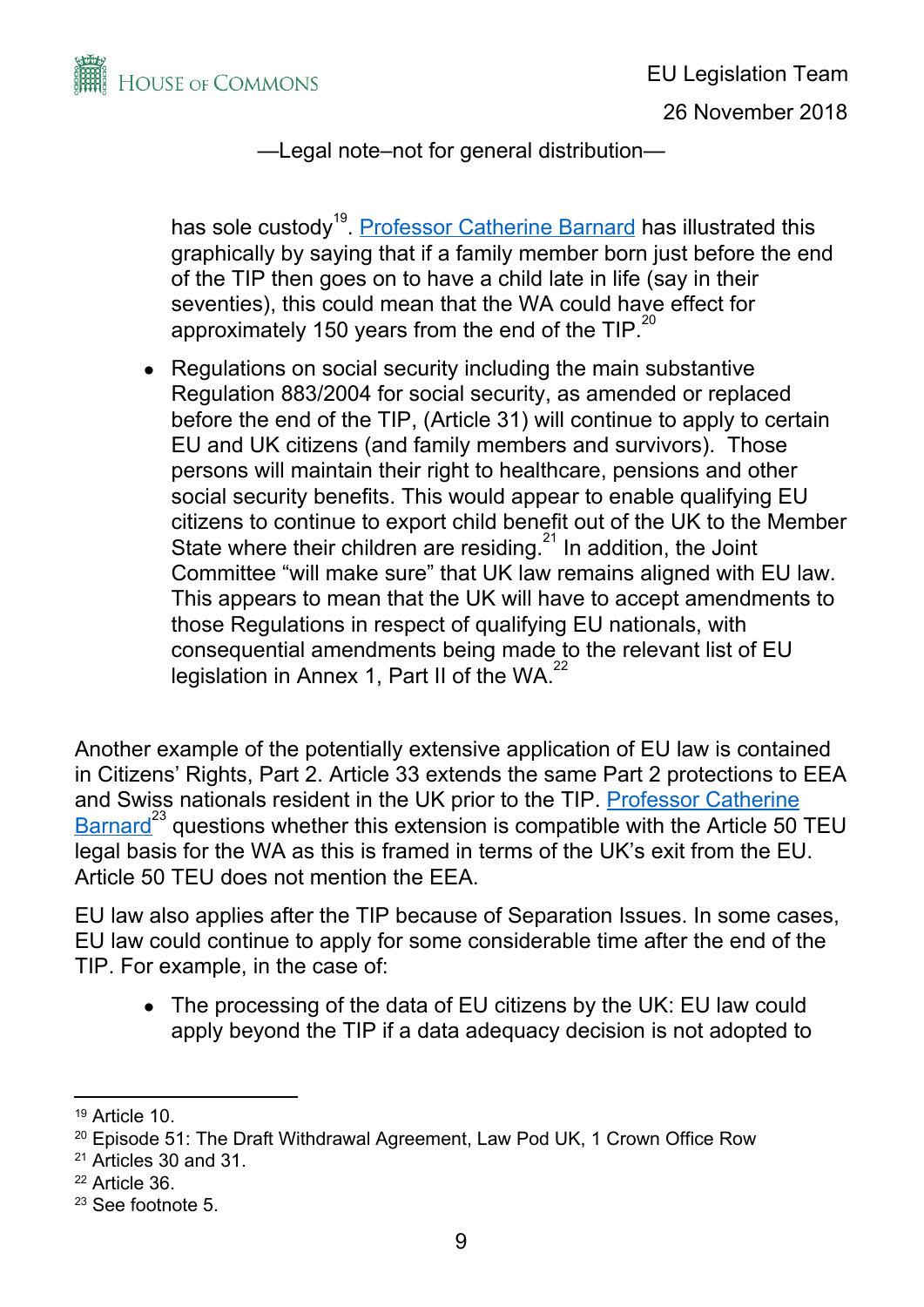

come into force before the end of the TIP.  $24$  Although the Political Declaration contains a commitment to ensuring UK data adequacy decisions are adopted by the end of 2020, that may not be achieved. However, it is worth noting that if a data adequacy decision is no longer applicable, perhaps revoked or suspended by the Commission as provided by the  $\overline{GDPR}^{25}$  $\overline{GDPR}^{25}$  $\overline{GDPR}^{25}$  or invalidated by the CJEU as in the case of the US adequacy decision in *[Schrems](https://eur-lex.europa.eu/legal-content/EN/TXT/?uri=CELEX%3A62014CJ0362)*, EU data protection law does not reapply to the UK. Instead the UK is to ensure that its domestic laws provide an essentially equivalent level of data protection for EU citizens' data. 26

Cross-border VAT transactions: VAT Directives will continue to apply to cross-border supplies involving the UK and the EU that were initiated before the end of the TIP. $27$  Specifically, certain provisions in the 2006 Principal VAT Directive will continue to "apply in respect of goods dispatched or transported from the territory of the United Kingdom to the territory of a Member State, and vice versa" if the transport or despatch took place before the end of the TIP. (Similar provisions apply in relation to movements of goods which span the end of the TIP for customs purposes.) Moreover, the WA provides that the 2006 VAT Directive will continue to apply until 5 years after the end of the TIP to a "taxable person's rights and obligations in relation to transactions with a cross-border element" between the UK and a Member State" which took place before the end of the TIP or which falls within Article 51. This will however be subject to a deadline of 31 March 2021 for applications for refunds of VAT under the Eighth VAT Directive.

Another potentially lengthy period of continued application of EU can be expected in relation to certain aspects of the Financial Settlement. For example:

• In the case of pensions, Article 142 requires the UK will pay its share of the funding of pensions and other employee benefits in respect of the members and staff of the EU institutions, accumulated by the end of 2020 The [National](https://www.nao.org.uk/wp-content/uploads/2018/04/Exiting-the-EU-The-financial-settlement.pdf) Audit Office concluded in April of this year that

<sup>24</sup> Article 71.

 $25$  Article 45(3) of the GDPR.

<sup>26</sup> Article 71.

<sup>27</sup> Article 51.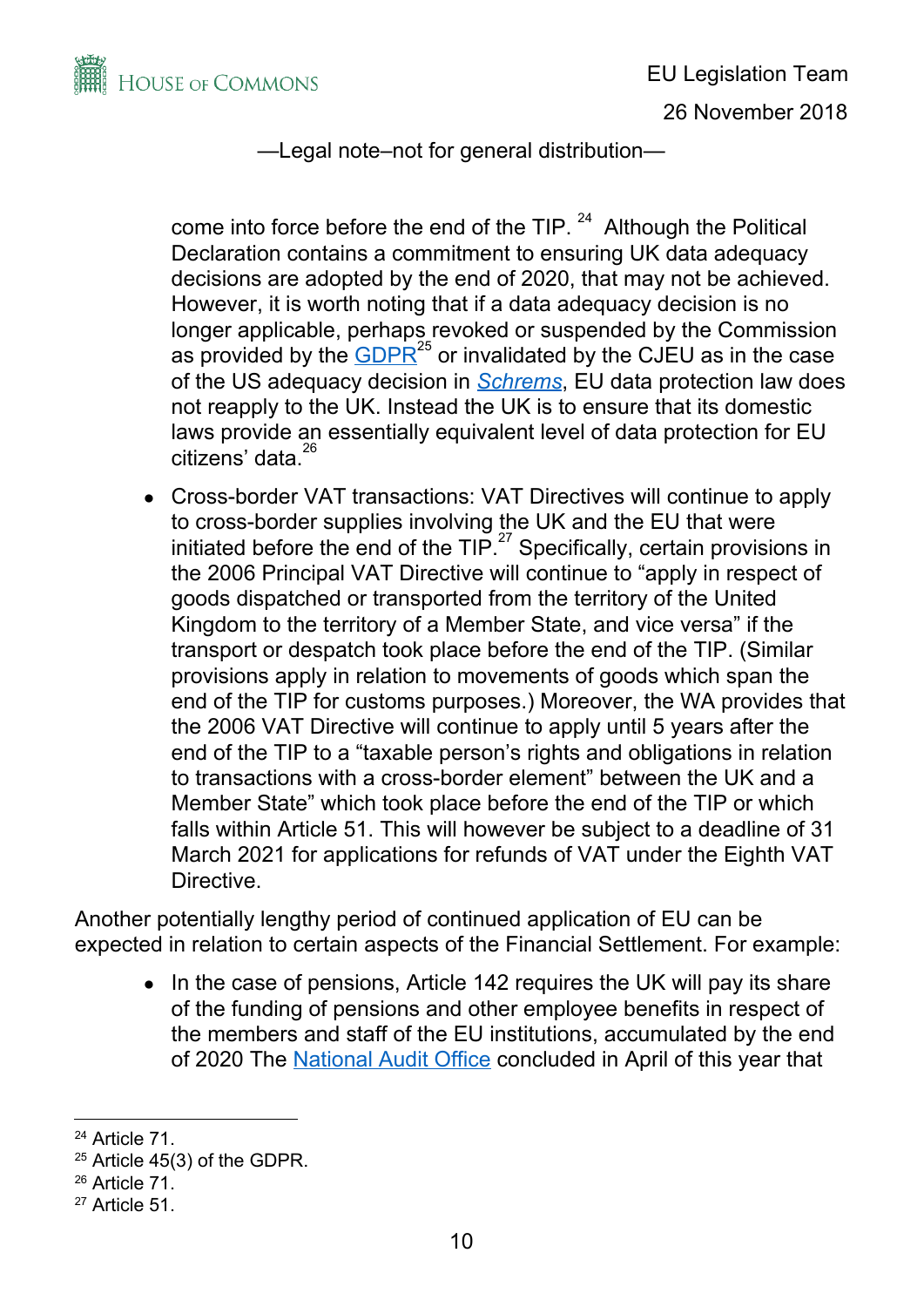

the UK's obligation to contribute to the EU pension liability may last until at least 2064;

• Article 136 applies EU law "concerning the Union's own resources, relating to financial years until 2020" after the end of the TIP. Effectively, this means that the rules governing the UK's contributions to the EU budget for unpaid funding commitments as at 31 December 2020 will in principle continue to apply until the UK has fully paid off its share of those commitments. There is a non-exhaustive list of specific legislation which applies with amendments, irrespective of the date of their adoption, entry into force or application. This is set out in the [Government's](https://assets.publishing.service.gov.uk/government/uploads/system/uploads/attachment_data/file/756376/14_November_Explainer_for_the_agreement_on_the_withdrawal_of_the_United_Kingdom_of_Great_Britain_and_Northern_Ireland_from_the_European_Union___1_.pdf) Explainer at paragraphs 130-132.

After the end of the TIP the CJEU continues to determine the interpretation of EU law applicable under the WA by the mandatory reference procedure from the arbitration panel.<sup>28</sup>

During the TIP EU law is interpreted and enforced by the CJEU (possibly subject to a contrary decision on the specific matter by the Joint Committee).

EU law applies extensively in the event of the Backstop coming into force and to a lesser extent to the Cyprus Sovereign base areas.

C The Northern Ireland "Backstop"

### *Relationship between the WA and the Future Arrangements Agreement (FAA)*

The key provisions of the Backstop will only come into effect if an FAA, which adequately replaces the terms of the Protocol, is not in place by the time the TIP ends.<sup>29</sup> All or some of the Protocol may be superseded by the terms of a FAA.<sup>30</sup> The parties must use their best endeavours to conclude a superseding agreement by 31 December 2020.<sup>31</sup>

<sup>28</sup> Article 174.

<sup>29</sup> Whether or not the TIP is extended.

<sup>30</sup> Protocol Article 1.

<sup>31</sup> Protocol Article 2.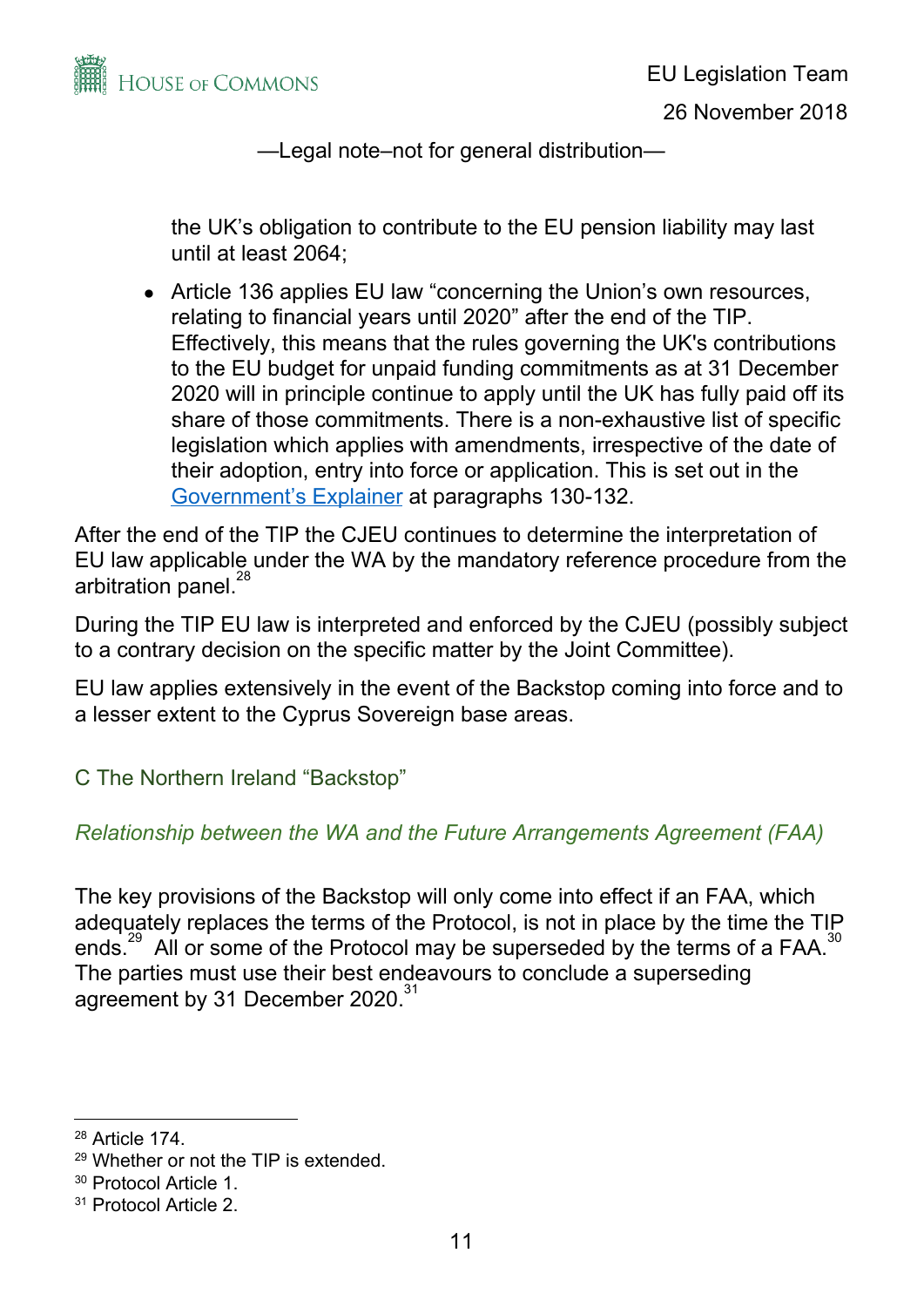

Whether or not an FAA adequately replaces the Protocol is a matter to be formally decided by both the UK and the EU (in the Joint Committee). If a positive decision cannot be reached, the Protocol will remain un-replaced.

The Protocol will cease to apply when the Joint Committee decides, by consensus, that it has been superseded by other agreement(s). $32$ 

### *Continued application of EU law*

### *1. General elements*

Specified EU law continues to apply to both i) the UK as a whole; and ii) the UK in respect of Northern Ireland. Unless otherwise stated, where a reference is made to EU law, this should be understood as applying to the law as amended or replaced.<sup>33</sup>

UK authorities are responsible for implementing and applying the provisions of EU law. EU representatives may receive information about UK oversight, ask UK authorities to conduct checks and have their own powers of oversight.

Questions remain about how provisions about the rights of EU representatives will work in practice. In recognition of the need for more detail, the Joint Committee is to make a decision.

### *2. The UK as a whole*

- The UK will ensure that there is no diminution of EU law that protects the "rights, safeguards and equality of opportunity" as provided for in the 1998 Good Friday Agreement;<sup>34</sup>
- For all trade of goods between the UK and EU and, where provided, with third countries, the UK agrees to operate by relevant EU customs rules;<sup>35</sup>

<sup>32</sup> Protocol Art 20.

<sup>33</sup> Protocol Art 15. If the EU adopts new law that is not listed in the Protocol but is arguably within its scope, the EU will seek agreement via the Joint Committee, to include the law in the Protocol. If the UK does not agree the EU can, ultimately, adopt remedial measures. <sup>34</sup> Protocol Article 4 and Annex 1. Laws relevant to protection from discrimination.

 $35$  This includes that: i) customs duties and charges having equivalent effect are prohibited; ii)

the UK will align tariffs and rules for trade with third countries, to relevant EU rules; iii) the UK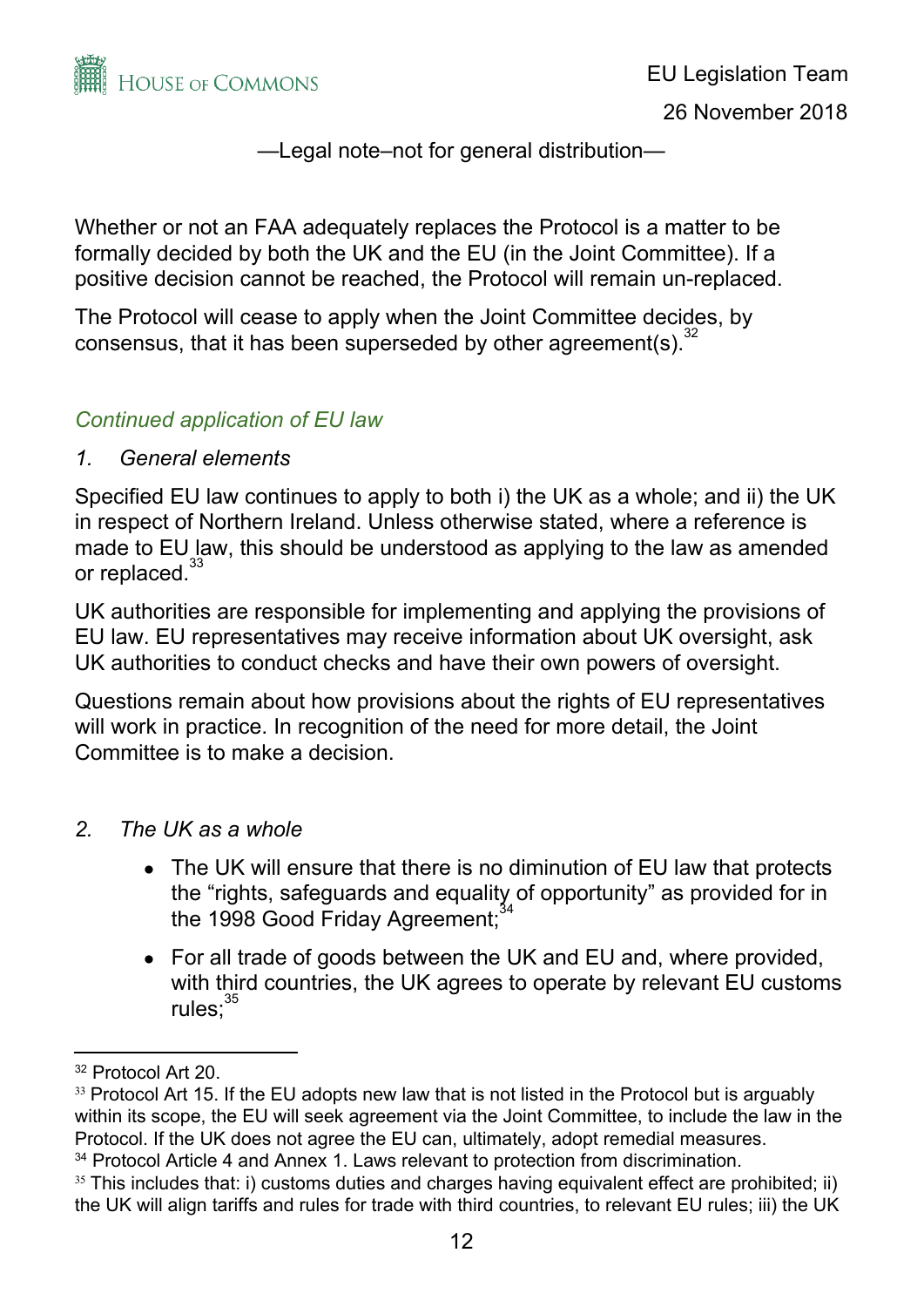

- The UK will ensure non-regression of EU law as at the end of the TIP on good tax governance, environmental protection and social and labour protection;<sup>36</sup>
- Specified EU law on state aid, competition and state-owned undertakings in respect of administration of tax will continue to apply to the UK. 37

As an exception, these rules will not apply to trade of specified fish and aquaculture products unless an agreement on access to waters and fishing opportunities is agreed.

The practical impact of these provisions is to link the UK's laws on customs, tax, environmental protection, labour protection, and state aid, substantially to EU law. $^{38}$  In most cases this is limited to EU law as at the end of the TIP. The requirements related to state aid are different as these apply to EU law as it continues to evolve.

Combined with the provisions on how the UK is to ensure national compliance with EU law, this represents a significant ongoing connection to EU law. It also effectively limits the UK's ability to amend existing laws in these areas after the end of the TIP.

### 3. *The UK in respect of Northern Ireland*

- Where goods are imported to NI from the EU, EU law prohibiting quantitative restrictions on imports and measures having equivalent effect, must be complied with;<sup>39</sup>
- From the end of the TIP, EU customs legislation will apply to the UK in respect of Northern Ireland. $40$  However, fish products are treated differently. For these, the Joint Committee is to establish conditions for

will harmonise its commercial policy with the CCP of the Union; iv) the UK and EU will cooperate on the apportionment of WTO tariff-rate quotas; and v) the EU's trade defence regime will apply to the UK.

<sup>36</sup> As listed in Protocol Annex 4 parts 1, 2 & 3.

<sup>37</sup> Protocol Article 4, part 4, and Annex 8.

<sup>&</sup>lt;sup>38</sup> Paragraph 79 of the Political Declaration envisages an open and fair competition, building on the level playing field arrangements provided in the WA.

<sup>39</sup> Protocol Article 8; Arts 34 & 36 TFEU.

<sup>40</sup> As defined by article 5(2) of Regulation 952/2013.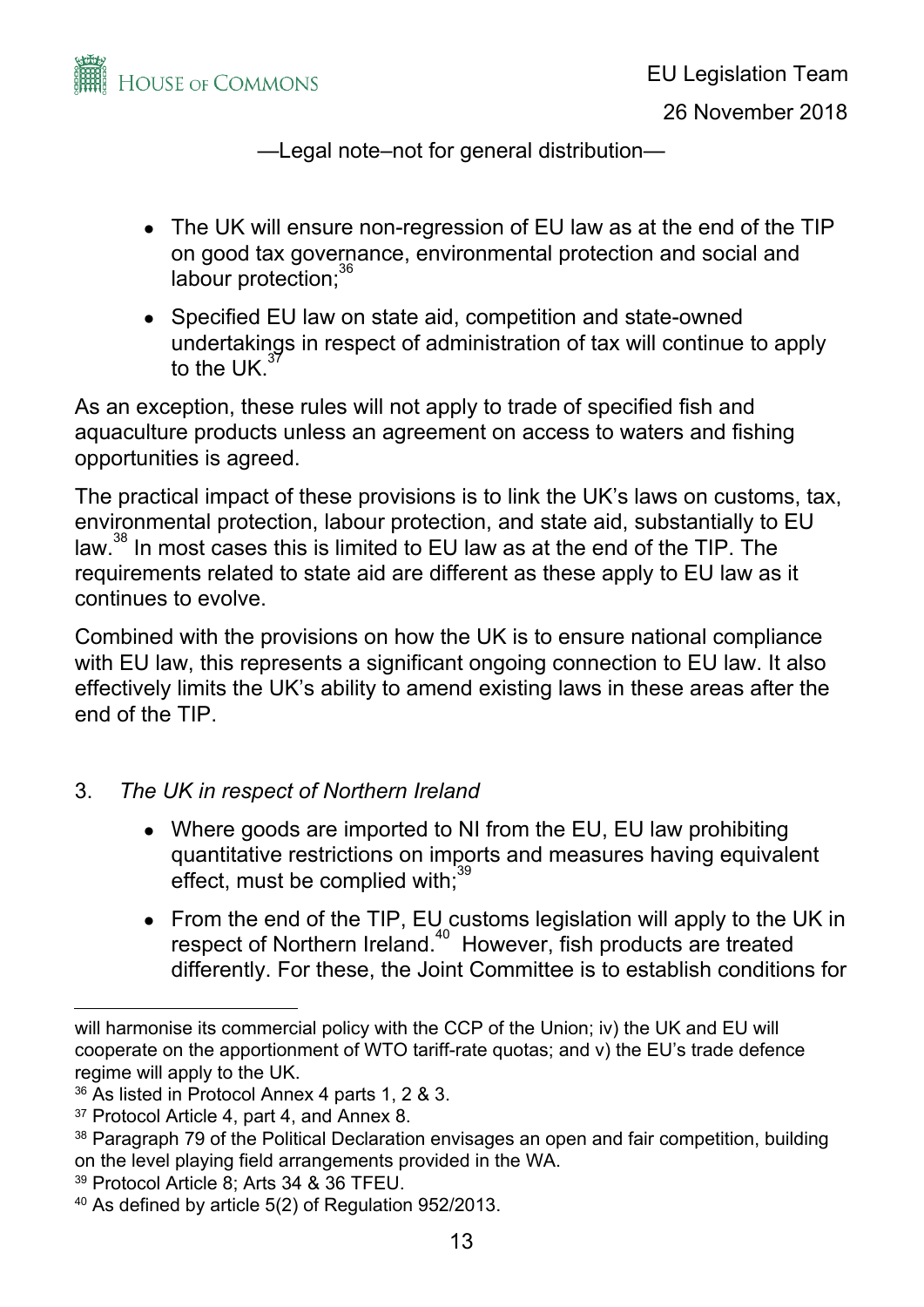

import of fish products to the EU by vessels flying a UK flag and registered in NI.

No process is provided for what would happen if agreement in the Joint Committee were not reached, suggesting that the UK, which would have a clear interest in establishing these conditions, would be at a negotiating disadvantage;

• Specified EU law on VAT and excise, environment, electricity markets and state aid apply to the UK in respect of NI. $41$ 

Taken together the application of EU law to the UK in respect of Northern Ireland is a deeper application of EU law than to the rest of the UK.

The Backstop recognises that such an arrangement has the potential to lead to i) some form of friction in trade between NI and the rest of the UK; or ii) some form of distortion in trade. Hence Article 7 asserts that there should be an unfettered market for NI goods to Great Britain. $42$  For trade between NI and Great Britain the UK and the EU must use their best endeavours to facilitate such trade and the Joint Committee is given a role to avoid, to the extent possible, controls at the ports and airports of Northern Ireland, as outlined below. This is aimed primarily at trade from Great Britain to NI.

### *The Institutional Structure*

The Joint Committee, operating by consensus, has a role throughout the application of the Protocol. It has some powers to supplement or amend the Protocol or take decisions in order to ensure its proper functioning. It will, for example:

• Determine how the provisions on maintaining aligned frameworks on good tax governance will be achieved;<sup>43</sup>

<sup>41</sup> Protocol Articles 9-12 and Annexes 5-8.

<sup>&</sup>lt;sup>42</sup> In response to a Question from George Freeman on 21 November 2018 the Prime Minister said: "… if we were in the situation where the backstop had to be in place for a matter of months, for example, it would be right for the United Kingdom to give the commitment that we would not be looking to diverge from regulations during that period and that we would ensure that we kept that free access for the goods from Northern Ireland coming into Great Britain, as we have committed in the withdrawal agreement—in the text that is set out—and as we had committed previously."

<sup>43</sup> Protocol Article 6 and Annex 4.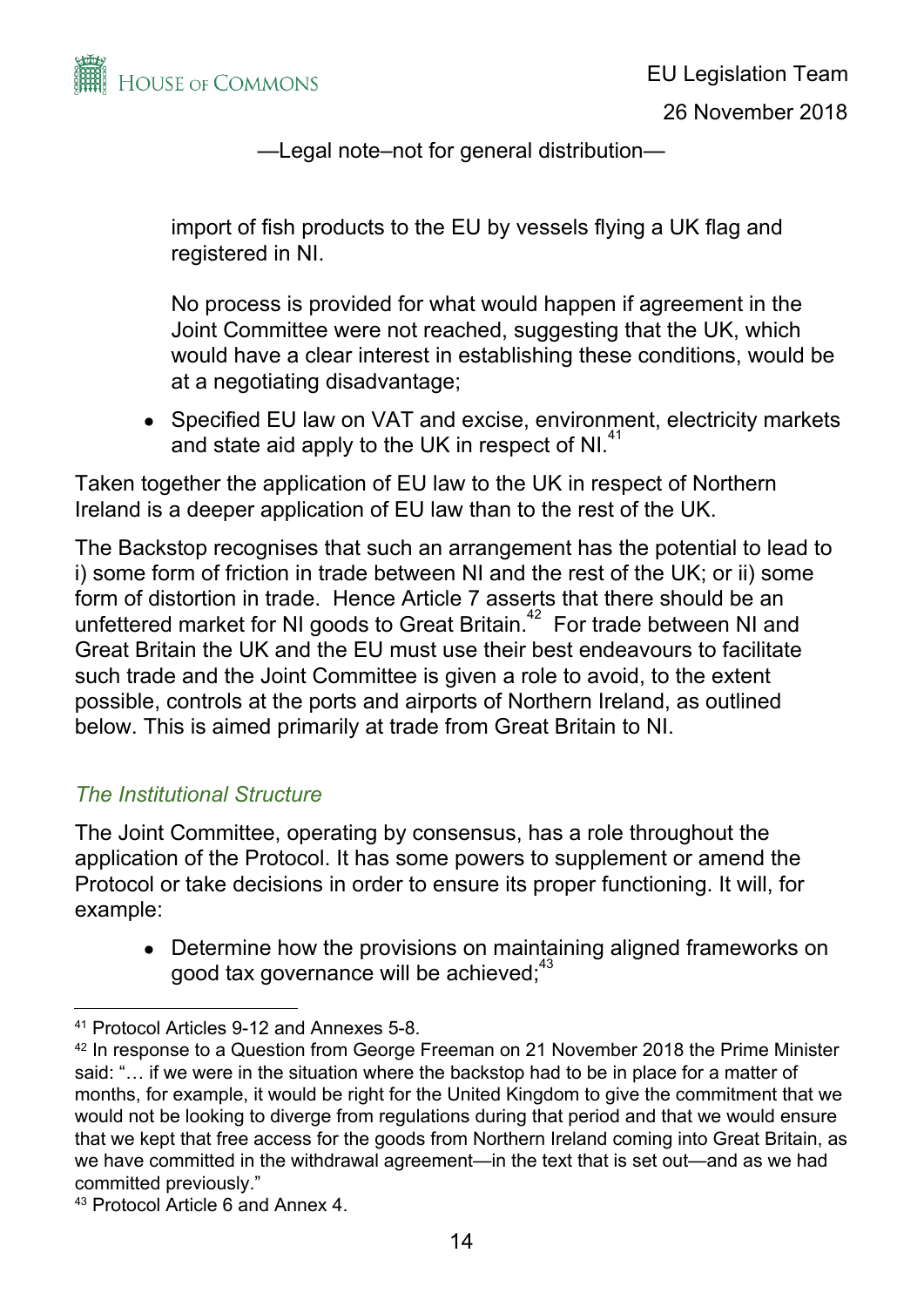

26 November 2018

—Legal note–not for general distribution—

- Determine levels of financial support that the UK can provide for agriculture;<sup>44</sup>
- Adopt detailed rules for the trade of goods between the UK and  $EU_i^{45}$
- Adopt decisions laying down minimum commitments for certain environmental standards;<sup>46</sup> and
- Adopt recommendations, if necessary, to avoid controls at ports and airports in Northern Ireland.<sup>47</sup>

It is an influential and important forum that has a real role in the practical delivery of the Protocol. Both UK and EU are represented on the Joint Committee, so no decision may be made without the UK's agreement.

This may not be the same thing as the two parties having equal power, as the aims of the parties will matter. If the Joint Committee is unable to reach a decision, in some circumstances, that will block next steps. The party that wants those next steps to occur, will then be at a practical disadvantage. By way of example, i) the Joint Committee sets the limits of state aid that can be authorised by the UK for agriculture. If limits are not agreed, state aid may not be authorised; ii) if the Joint Committee does not agree that the Protocol is superseded by the terms of a FAA, the Protocol continues to take effect.

The Joint Committee is supported by a Specialised Committee, established to support on the implementation of the Protocol. $48$  Operating under the supervision of the Specialised Committee is a joint consultative working group. All three groups are made up of representatives of the UK and EU.

# *Dispute Resolution*

For the areas of EU law that apply to the UK as a whole,<sup>49</sup> the dispute resolution mechanism of the main WA will not apply to disputes about interpretation and application. $50$  Alternative dispute resolution approaches include:

48 Article 165(c) WA; Art 16 Protocol.

<sup>44</sup> Protocol Article 12, Annex 4, Art 8 and Annex 9.

<sup>45</sup> Protocol Art 6.

<sup>46</sup> Annex 4, Article 2.

<sup>47</sup> Protocol Article 7.

<sup>49</sup> Article 6.

 $50$  Protocol Annexes 2 Article 6(1), Annex 3 Article 10, and Annex 4 Articles 1(5), 2(7), 4(2) &

<sup>24,</sup> disapplying Articles 170-179 of the WA.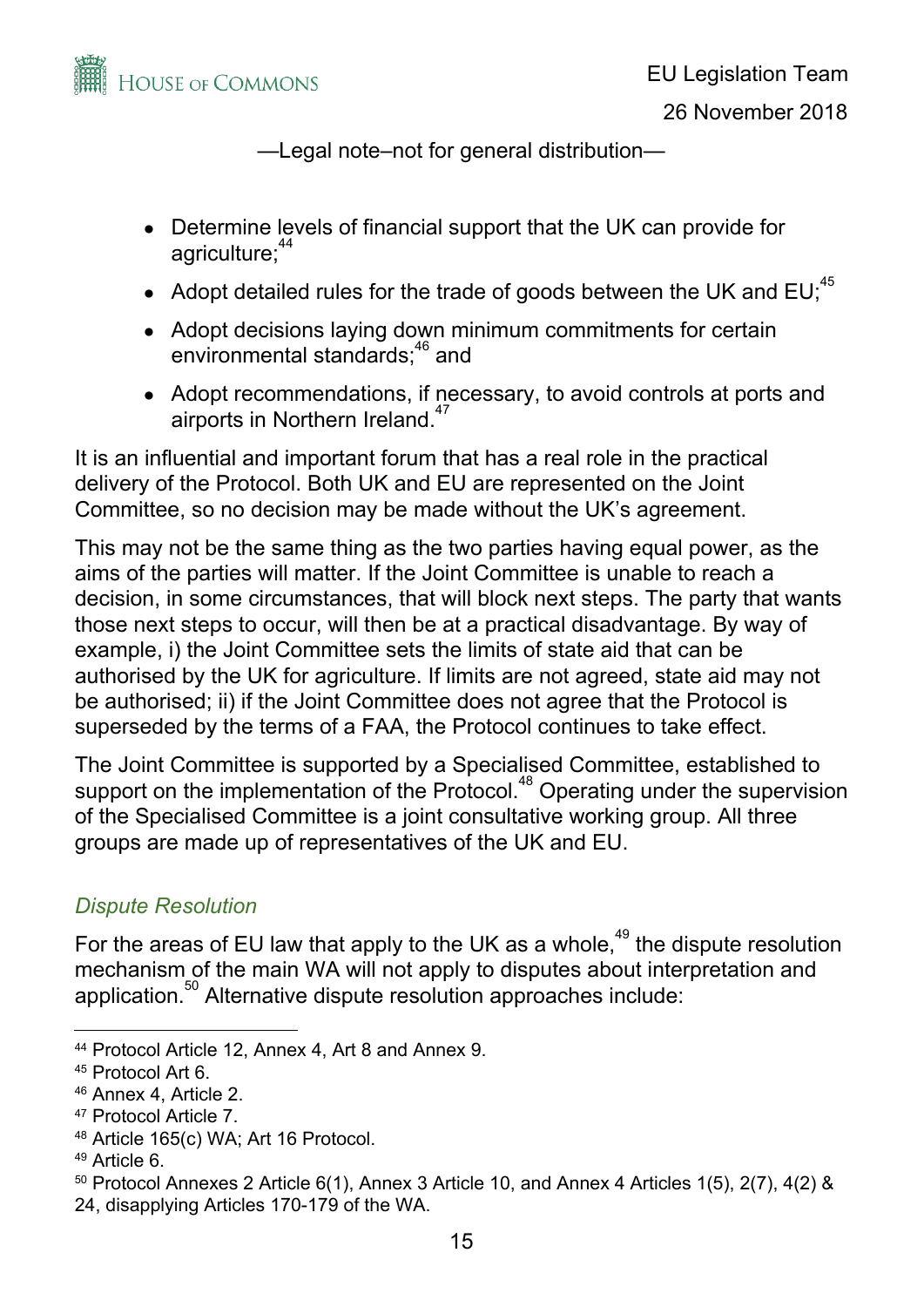

- The EU may apply customs restrictions if it relates to the trade in goods from third parties;<sup>51</sup>
- The matter will be referred to the Joint Committee if it relates to import duties or customs rules.<sup>52</sup>

For environment, social and labour, and competition provisions there is no dedicated dispute mechanism with the EU. It is for the UK to enforce.<sup>53</sup> For state aid provisions the UK's new independent authority will cooperate with the European Commission.

If the functioning of the Protocol leads to serious economic, social, environmental difficulties, or diversion of trade, EU or UK may "unilaterally take appropriate measures".  $54$  If those measures cause some imbalance, the other party may take 'rebalancing measures', with the Joint Committee involved in any such process.<sup>55</sup>

This framework does not, for example, i) establish more specifically how 'difficulties' or 'diversion' is to be measured, or thresholds of significance; or ii) the types of measures that may and may not be taken. Joint Committee involvement will therefore be crucial to navigating this and making progress.

# *Supervision and Enforcement*

Some elements of enforcement and oversight are currently only sketched out in the Protocol, with commitments to flesh them out. Agreement on those details will be made via the Joint Committee, an important role as ongoing enforcement will require striking a suitable balance between the interests of UK and EU.

UK authorities are responsible for implementing and applying the provisions of EU law that are made applicable by the Protocol. EU representatives will have ongoing rights to be informed about enforcement work and to ask UK authorities to carry out checks. $56$  This role for the EU is arguably in lieu of an ongoing role

<sup>51</sup> Protocol, Annex 2 Article 6(1).

<sup>52</sup> Protocol, Annex 2 Article 6(2), and Annex 3 Article 10.

<sup>&</sup>lt;sup>53</sup> Protocol Annex 4, Articles 3 & 6. If the UK did not enforce the law effectively there is no explicit path but it may be assumed that the Joint Committee would become involved. 54 Protocol Art 18.

<sup>55</sup> The procedure for taking measures is set out in the Protocol, Annex 10.

<sup>56</sup> Protocol Art 14.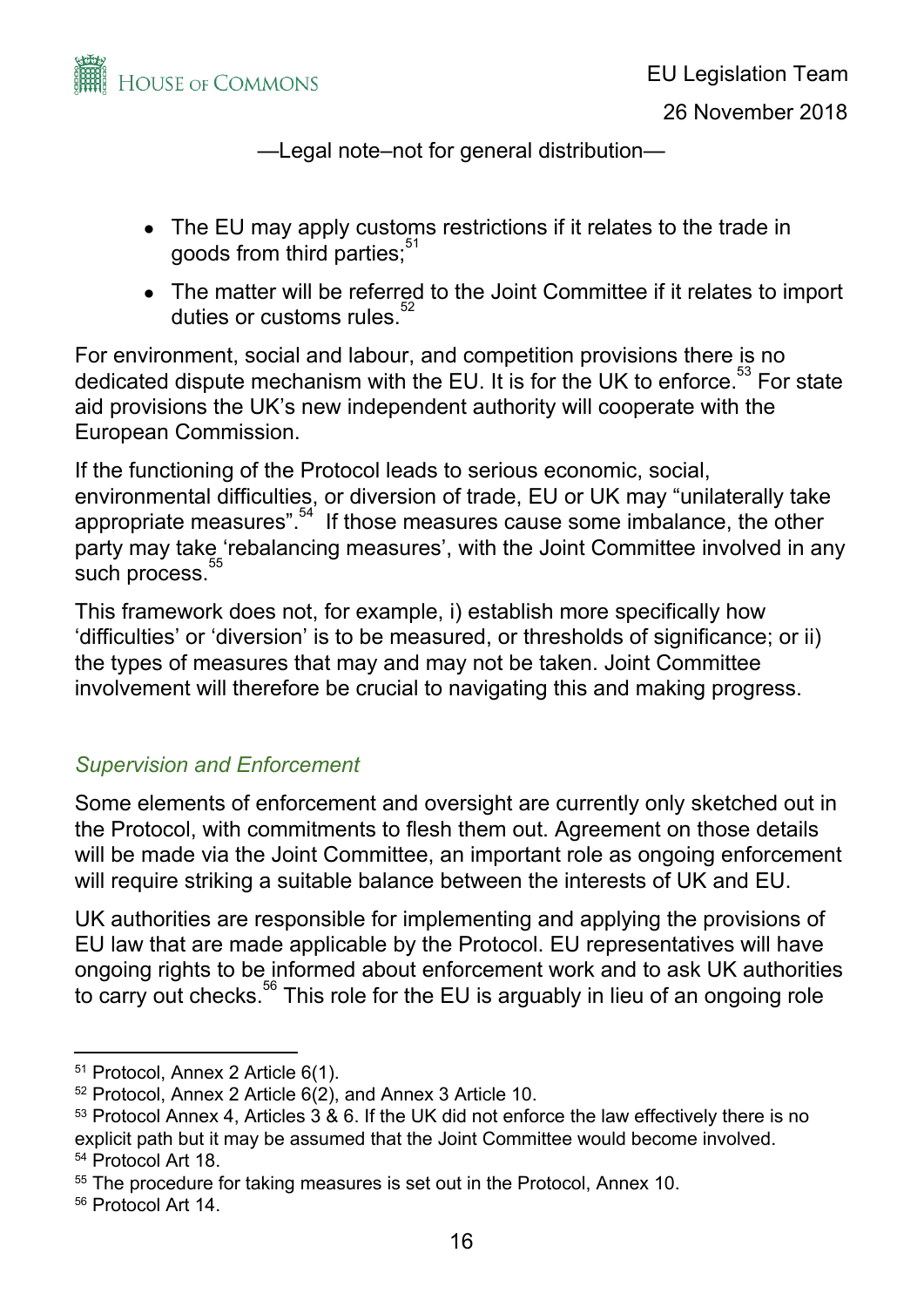

for the CJEU and therefore represents a lower level of EU oversight than might otherwise have been the case.

To achieve this in practice, the UK will take various steps nationally including:

- creating a 'dedicated mechanism' to ensure no diminution of individual's rights; 57
- ensuring administrative and judicial proceedings to ensure effective enforcement and operation of environmental protection, and social and labour protection laws; and
- establishing a national system for oversight of environmental and state aid requirements, including an independent body with adequate powers to ensure compliance. 58

Where additional EU law applies to NI:

- EU institutions and agencies will have their normal powers under EU law; and
- References can be made to the CJEU.

This is a higher level of engagement for EU authorities than for the UK-wide provisions, reflecting the greater connection with EU law for NI.

The Joint Committee is tasked with keeping any restriction on trade between NI and the rest of the UK, as a result of the Backstop, under review, and if necessary suggesting measures to alleviate these.<sup>59</sup> This is a broad authority that acknowledges that issues may occur. However, it does not explicitly allow for any of the Protocol requirements to be dis-applied, so the extent to which the Joint Committee would be able resolve issues is not entirely clear.

# *Court of Justice Jurisdiction.*

Where the Protocol refers to EU law, it is to be interpreted in conformity with the relevant case law of the CJEU. $^{60}$  There is no time-limit on this requirement,

<sup>57</sup> Protocol Article 4.

<sup>58</sup> Protocol Article 6 and Annex 4, parts 2, 3 & 4.

<sup>59</sup> Article 7.

<sup>60</sup> Protocol Article 15.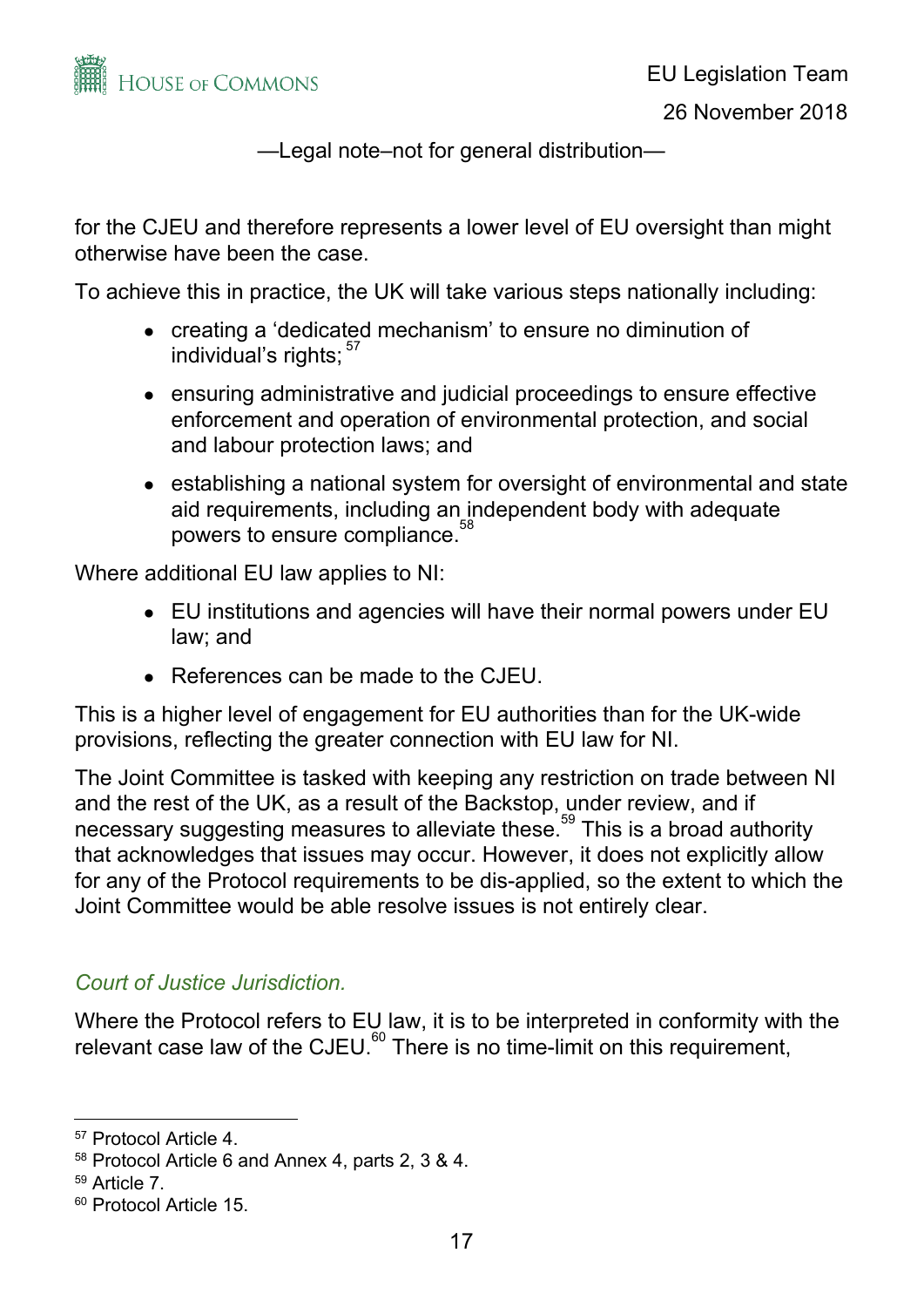

meaning that for as long as EU law is applicable under the Protocol, the UK will be obliged to interpret it in accordance with evolving EU case law.

Where EU law continues to take effect in the UK in respect of NI, in respect of EU law the CJEU shall have jurisdiction and power to interpret EU law and to hear cases where national remedies have been exhausted. In any cases before the CJEU the UK would be able to participate as if still a Member State.<sup>61</sup>

## D The Institutional Structure

The oversight of the WA is based on a Joint Committee and a system of specialised Sub-Committees. This comes into being as soon as the WA comes into force.

The JC is to be composed of representatives of the EU and the UK $^{62}$ , chaired jointly.

Its overarching remit is to be "responsible for the implementation and application of this Agreement" supplemented by a specific list of tasks which include to:

- "supervise and facilitate the application of this Agreement";
- "seek appropriate ways and methods of preventing problems that might arise in areas covered by this Agreement or of resolving disputes that may arise regarding the interpretation and application of this Agreement" Should the "appropriate ways" be able to stretch to making a formal Decision that, in accordance with Article 166, would have the same legal effect as the WA itself there would be conflict with the jurisdiction of the CJEU during the TIP as conferred by Article 131;
- "adopt decisions and make recommendations as set out in Article 166…" This Article allows decisions to be made "for which this Agreement provides…"
- adopt decisions amending Parts Two, Three and Five of the WA (its substantive provisions). These powers end at the end of the fourth year following the end of the TIP and are limited to correcting errors, addressing omissions or other deficiencies or address unforeseen

<sup>61</sup> Protocol Article 14.

<sup>&</sup>lt;sup>62</sup> Presumably appointed by the Government.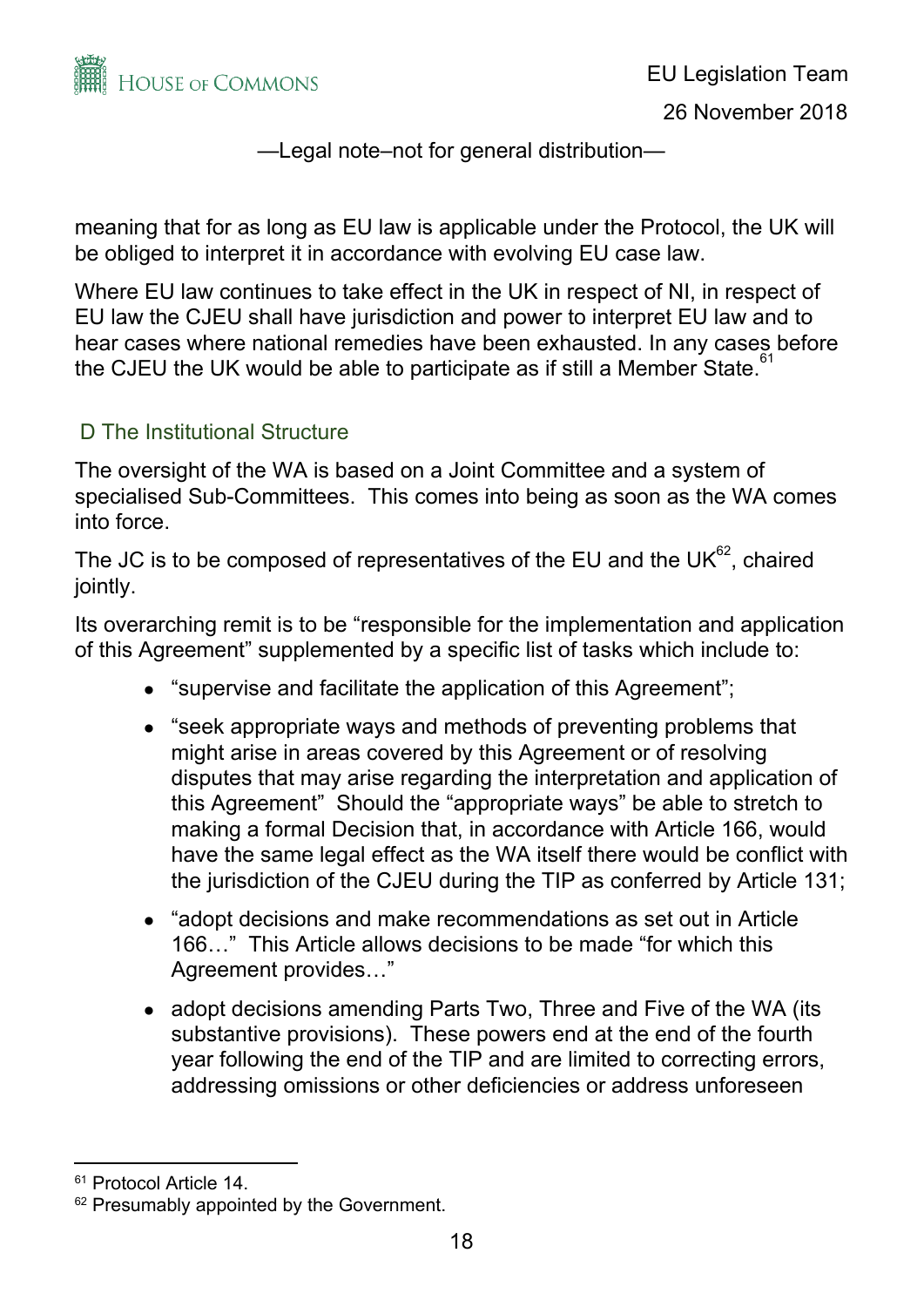

situations – provided that the amendments do not amend the essential elements of the WA; and

• take such other actions in the exercise of its functions as decided by the Union and the UK.<sup>63</sup>

The JC and its specialist Sub-committees operate by mutual consent. Annex VIII provides Rules of Procedure (which the Joint Committee can amend). These do not prescribe how many representatives from each side comprise the Committee nor the institutions from which, on the EU side they are drawn. This may be significant if it leads to institutional tension. 64

Notably these initial Rules of Procedure do provide for:

- Chairmanship by a Member of the Commission on the EU side and at Ministerial level on the UK side. Their tasks include drawing upon the provisional agenda;
- Minutes to be drawn up, and a summary of the minutes which the co-chairs can decide to make public;
- Decisions and recommendations to be adopted by a written procedure consisting of an exchange of notes between the co-chairs;
- Meetings of the JC to be confidential unless otherwise decided by the co-chairs;
- A party to insist that information it provides to the JC be confidential or protected from disclosure by its laws to be treated as confidential; and
- (Subject to the previous bullet point) for each party to decide individually whether to publish JC decisions or recommendations.

The absence of transparency would impact on any proposal for Parliamentary scrutiny of the UK participation in the working of the JC.

Article 166 provides for the JC to adopt, by mutual consent, decisions in respect of all matters to which the WA so provides, and to make appropriate recommendations. Any decision of the JC has the same legal effect as the Agreement.

<sup>63</sup> Article 164.

<sup>&</sup>lt;sup>64</sup> For example: if the European Parliament is not represented and objects to a decision taken by the JC. During the TIP it may have recourse to the CJEU.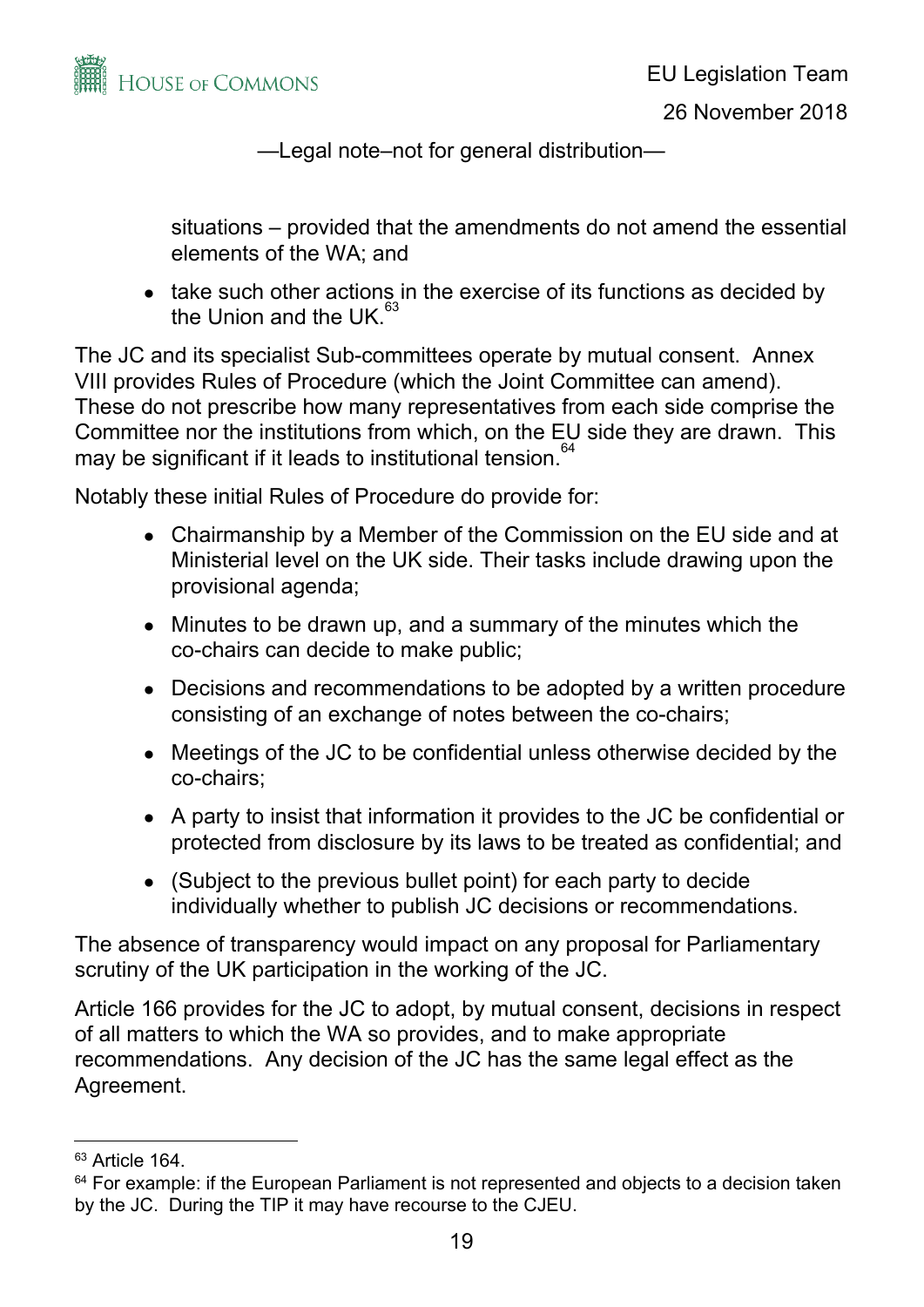

## E. Dispute Resolution

#### **Individuals**

The WA and the EU law made applicable by it has "direct effect". $^{65}$  This means that individuals can pursue a dispute based on the WA invoking the terms of the WA against the state or emanation of the state through the courts provided that the relevant provision meets the conditions for direct effect under the Treaties namely:

- the provision is sufficiently clear and precisely stated;
- it is unconditional and not dependent on any other legal provision; and
- it confers a specific right upon which a citizen can base a claim.

Direct effect applies principally to the provisions on Citizen's Rights.

The WA requires this right to be enshrined in UK primary legislation.<sup>66</sup>

# Disputes between the UK and the EU during the TIP

During the TIP disputes between the parties are governed by Article 131. The CJEU has jurisdiction as provided by the Treaties as regards the interpretation and application of the WA. This principally affects the Financial Settlement as the other substantive Parts of the WA (on Citizens' Rights, Separation Issues and the Irish and Cyprus Protocols) do not come into force until the end of the TIP.

It is unusual to give the courts of one party jurisdiction to resolve disputes concerning an international agreement. To date the Government has justified this as necessary to ensure that businesses and people will only be faced with one set of changes.<sup>67</sup> Whilst this could be considered as more justified in respect of EU law applied by the WA during the transition period this is less the

<sup>65</sup> Article 4(1).

 $66$  Article 4(2). This does not require the entire WA to be implemented by primary UK legislation.

<sup>&</sup>lt;sup>67</sup> See the [Government Response](https://publications.parliament.uk/pa/cm201719/cmselect/cmeuleg/763/76302.htm) to the Report of the European Scrutiny Committee Report *EU Withdrawal: Transitional provisions and dispute resolution*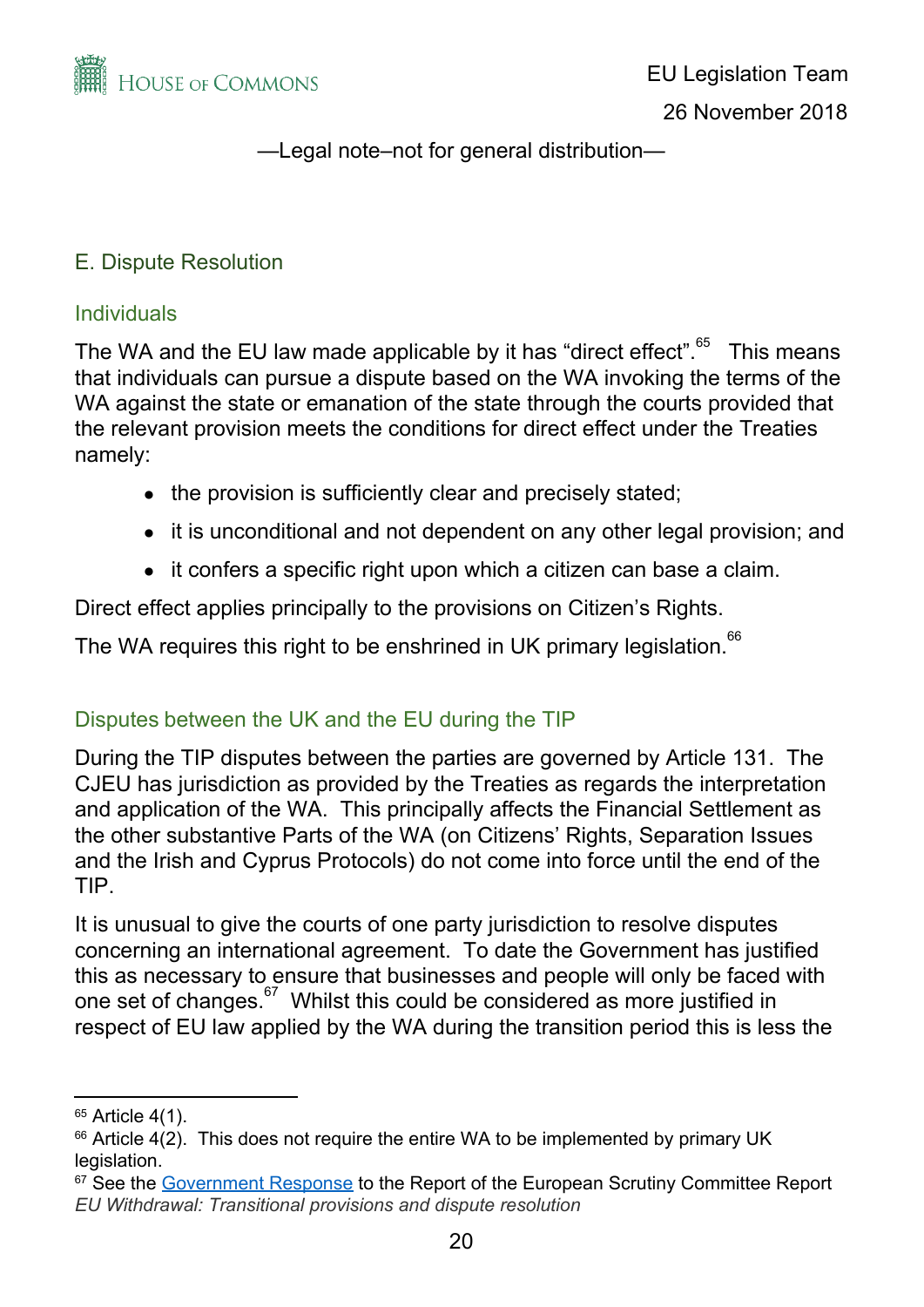

case in respect of other provisions of the WA particularly disputes arising between the parties to the agreement.<sup>68</sup>

### Disputes between the UK and the EU after the TIP

After the end of the TIP disputes between the UK and the EU arising under the agreement will be subject to a political phase of dispute resolution by the Joint Committee.<sup>69</sup> If not resolved within three months of there is an arbitration procedure.

The 5 arbitrators are picked from a panel of 25 established by the EU and the UK -10 nominations from the EU, 10 from the UK and 5 independent persons jointly nominated as able to act as chairperson by agreement. An arbitration panel shall consist of 5 persons, 2 from the list of EU nominations, 2 from the list of UK nominations and these shall elect a chair from the list of 5 joint nominations. 70

The arbitration panel should take written submissions from the parties and conduct a hearing and reach its decision within 12 months of being established, or 6 months if it decides, on the application of a party, that the matter is urgent.

The arbitration panel must try to take decisions by consensus, but can decide by majority.<sup>72</sup> This raises the prospect of a decision adverse to the UK on the view of the EU appointed panel members and the jointly appointed chairperson outvoting the view of the UK appointed panel members.

Where a question of interpretation of a provision of EU law referred to the WA arises, or a question whether the UK has complied with an CJEU judgment pre-dating the end of the TIP, the arbitration panel is bound to make a reference for a binding preliminary ruling by the CJEU. Whilst either side may request a preliminary ruling from the CJEU it is up to the arbitration panel to decide whether the matter does actually concerns the interpretation of EU law referred to in the WA, or is indeed a question whether the UK has complied with an

<sup>&</sup>lt;sup>68</sup> The effects of Article 131 can extend beyond the end of the TIP. Under Article 86 the CJEU retains jurisdiction in respect of cases started before this date.

<sup>69</sup> Article 169.

 $70$  Article 171. In the absence of agreement on who should be chair the Secretary General of the Permanent Court of Arbitration shall choose by lot.

<sup>71</sup> Rules of Procedure at Annex IX of the WA. Article 171 and 172.

<sup>72</sup> Article 179.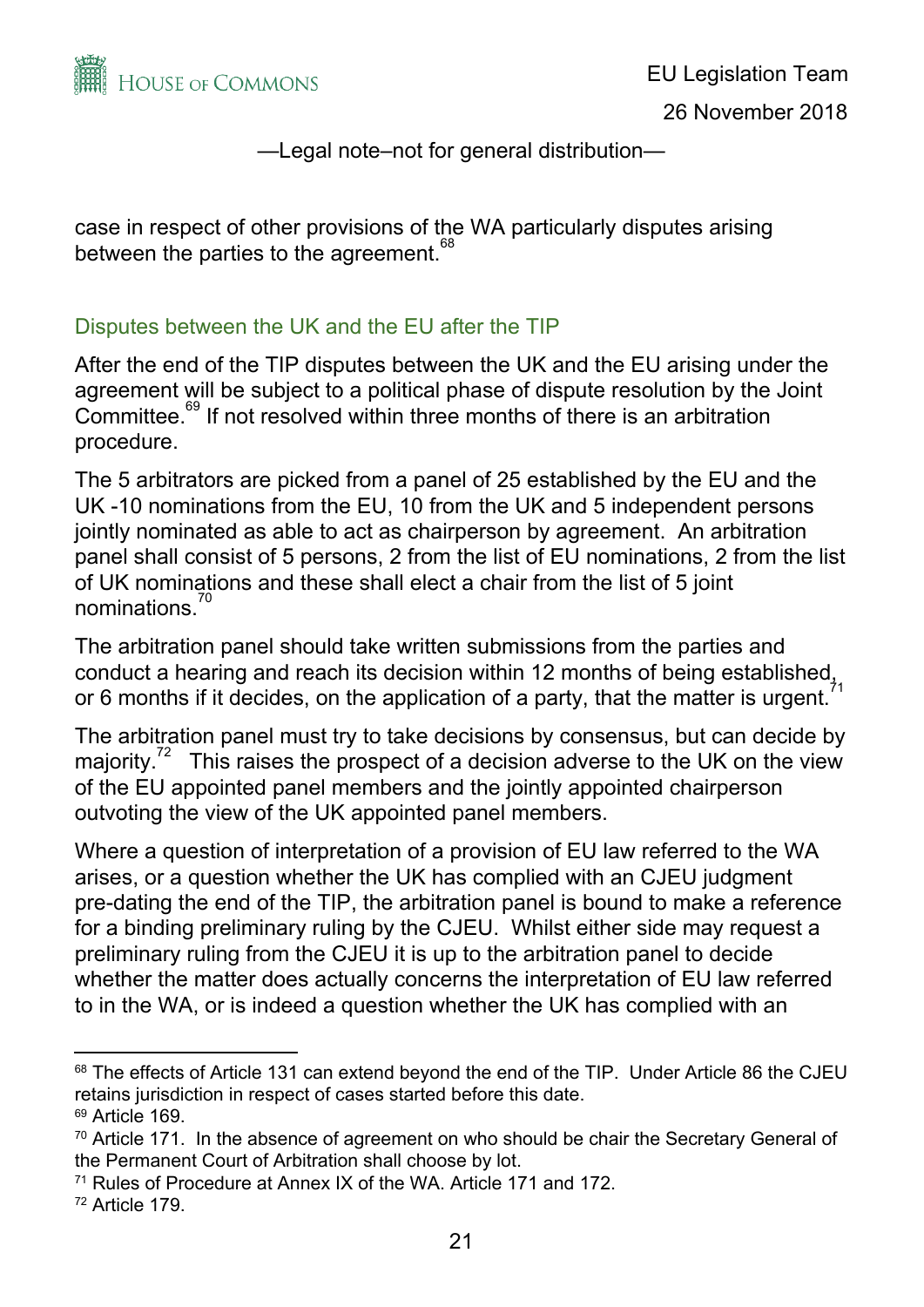

CJEU judgment pre-dating the end of the TIP  $^{73}$  This provision may come under scrutiny of the CJEU as deviating from its principle of the autonomy of the EU legal order under which it must be the final arbiter of questions of EU law.

It also raises the question how far this reference procedure perpetuates CJEU jurisdiction. The Government makes the point that this reference procedure does not represent "direct" jurisdiction for the CJEU. Experience of the reference jurisdiction indicates that a significant number of disputes (but not all) are effectively determined by the interpretation provided by the CJEU in response to a reference.

For enforcement of arbitration rulings see the next section.

# **F Supervision and Enforcement**

During the TIP the WA, insofar as it is in force, is subject to ordinary EU supervision, principally by the Commission, and enforcement by the CJEU leading, ultimately, to a financial penalty.<sup>74</sup>

Thereafter supervision by the Commission (or other EU bodies, offices and agencies) or a Commission role in supervision by UK authorities, as well as enforcement procedures can be found in the following provisions of the WA:

- Commission powers to bring infringement proceedings to the CJEU under Article 87 in respect of breaches of EU law or Part Four of the WA occurring before the end of the TIP;
- Article 92 which provides for continuation of administrative procedures, for example a competition investigation, initiated before the end of the TIP;
- Article 93 permitting state aid procedures to be initiated up to 4 years after the TIP in respect of aid granted before the end of the TIP, and OLAF to similarly initiate investigation in respect of fact arising in the same period and customs debt arising 4 years from the end of the period for discharge;<sup>75</sup>

<sup>73</sup> Article 174.

<sup>74</sup> Article 131.

<sup>&</sup>lt;sup>75</sup> Decisions adopted in pursuance of the administrative procedures under Article 92 and 93 shall be binding and enforceable with the Commission able to monitor and enforce compliance – Article 95.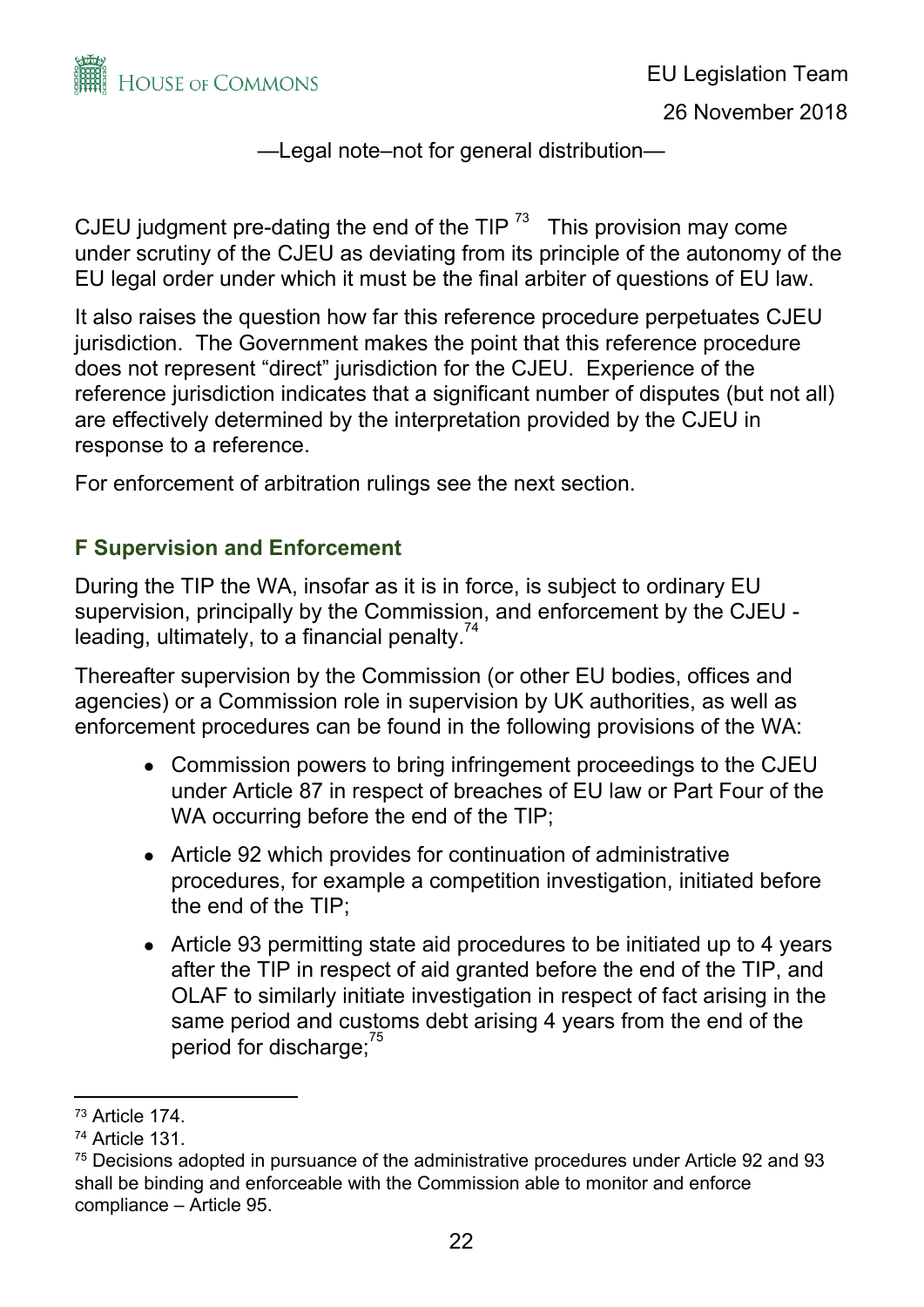

- Article 159 requires the UK to set up an independent monitoring authority in respect of Citizens' Rights which shall inform the Commission annually on the implementation and application of Part Two of the WA (and *vice versa*);
- The Commission can bring infringement proceedings, possibly leading to fines against the UK, in respect of EU law applicable to the UK concerning EU own resources, applicable to EU programmes in which the UK continues to participate after the TIP in connection with the Financial Settlement; and
- Article 176 allows the arbitration panel, on written request to determine the time in which its ruling should be complied with, Article 177 allows it to rule whether there has been compliance and Article 178 permits it to impose a penalty for non-compliance which if not paid can lead to the complainant Party to temporarily suspend its obligations under the WA (except in respect of Citizen's Rights) or under any other agreement, likely the FAA. The proportionality of such retaliatory measures can be determined by the arbitration panel and the request of the respondent. This enforcement process is more similar to the provisions in international agreements cited in the White paper on the Future Relationship between the United Kingdom and the European Union. The later are tailored more to recompense than punishment. 76

- a breach cannot be rectified where, for example, a state government measure is at fault and the Commonwealth has no constitutional capacity to intervene, and
- the Government does not consider it appropriate that traders in the broader economy should bear the burden of such a breach.

<sup>76</sup> The White Paper on *[The future relationship between the United Kingdom and the European](https://assets.publishing.service.gov.uk/government/uploads/system/uploads/attachment_data/file/725288/The_future_relationship_between_the_United_Kingdom_and_the_European_Union.pdf) [Union](https://assets.publishing.service.gov.uk/government/uploads/system/uploads/attachment_data/file/725288/The_future_relationship_between_the_United_Kingdom_and_the_European_Union.pdf)* the cites, at page 94 the US and Australian free trade agreements as including provision for financial penalties. The Australian Guidance on the US-Australia agreement indicates the limits and the limited circumstances of the financial sanctions regime in that agreement: "An innovation introduced through this Agreement is the capacity of a government to choose to pay a monetary assessment in lieu of providing trade compensation (Article 21.11.5). This may prove a preferable policy option where:

Such a monetary assessment will be set at fifty percent of the value of suspended benefits determined by the panel unless agreed otherwise by the governments (Article 21.11.5). The Joint Committee can agree that this monetary assessment be paid into a joint fund and expended on initiatives to facilitate trade between the United States and Australia (Article 21.11.6).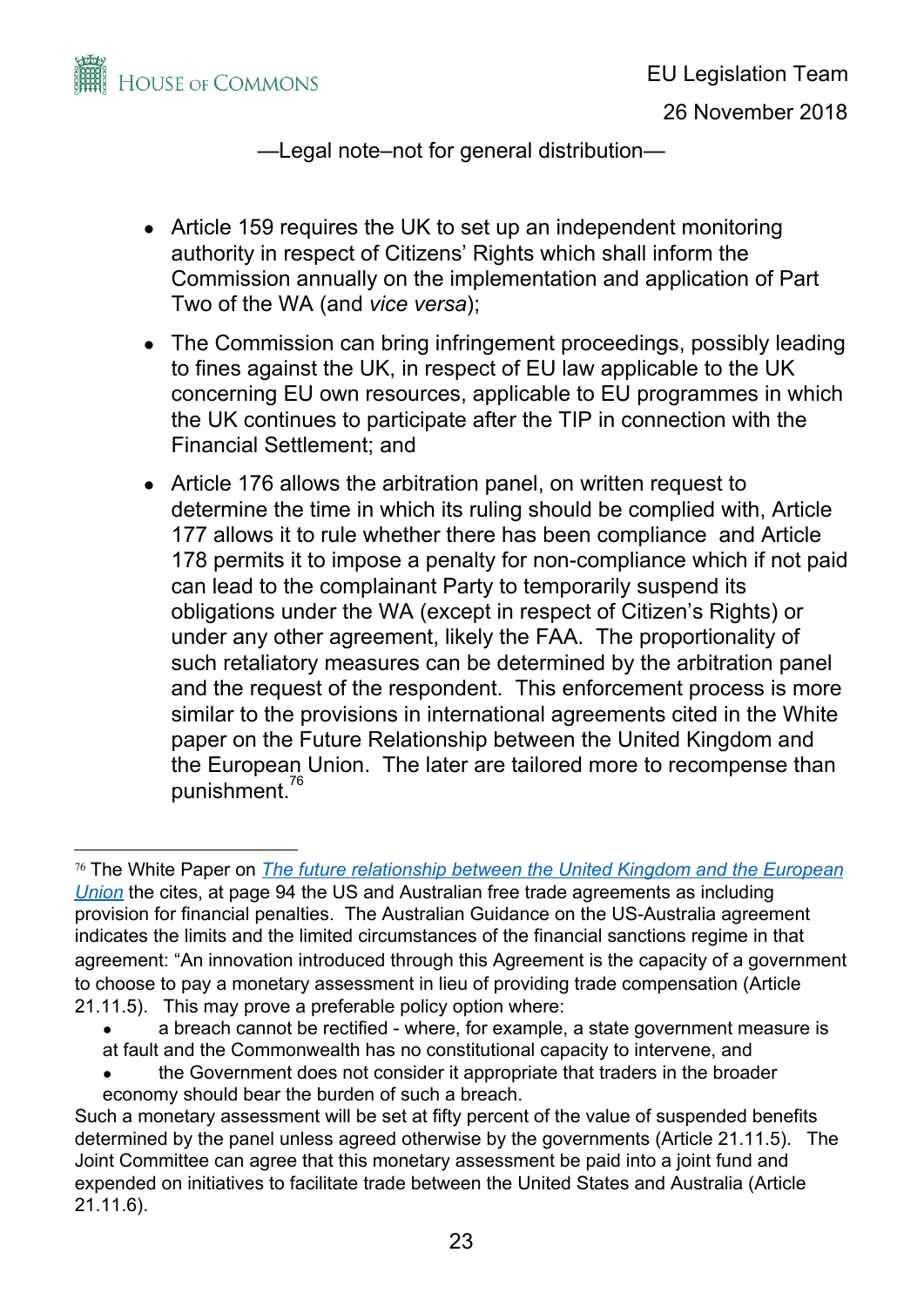

• The Protocol on Ireland/Northern Ireland contains a web of surveillance and enforcement provisions (see section C)

## **G Court of Justice Jurisdiction.**

## *During the TIP*

Under Article 131 the CJEU has the jurisdiction provided by the Treaties in regard not only to EU law referred to in the WA but also the application and interpretation of the WA itself. See section E.

## *After the TIP*

A wide variety of provisions preserve CJEU jurisdiction to a greater or lesser extent and in some cases for a fixed period of time:

- In cases commenced within 8 years from the end of the TIP in a UK court or tribunal that court or tribunal may make a reference to the CJEU for a binding interpretation on that Part of the WA; $^{77}$
- The CJEU has jurisdiction to deal with infringement proceedings brought by the Commission and preliminary rulings in respect of the application of Union law concerning own resources relating to the UK and EU law relevant to the UK's continued participation in EU programmes and activities;<sup>78</sup>

Where a Party is found to be in breach of its core commitment (not to fail to enforce effectively the Party's own laws) under the Environment or Labour Chapters (see Chapters 18 and 19), a dispute panel can impose an annual monetary fine, not exceeding US\$15 million, to be paid into a fund established under the Agreement for expenditure on appropriate labour and environment initiatives in the territory of the country that violated the Agreement, in a manner consistent with its law.

The Agreement makes specific provision for a review of the effectiveness of these compensation arrangements within the first five years, or following compensation being provided with regard to five separate complaints, whichever comes first (Article 21.14)."

<sup>&</sup>lt;sup>77</sup> Article 158. There are some minor adjustments in the time limit in respect of the issuance of residence permits.

<sup>78</sup> Article 160.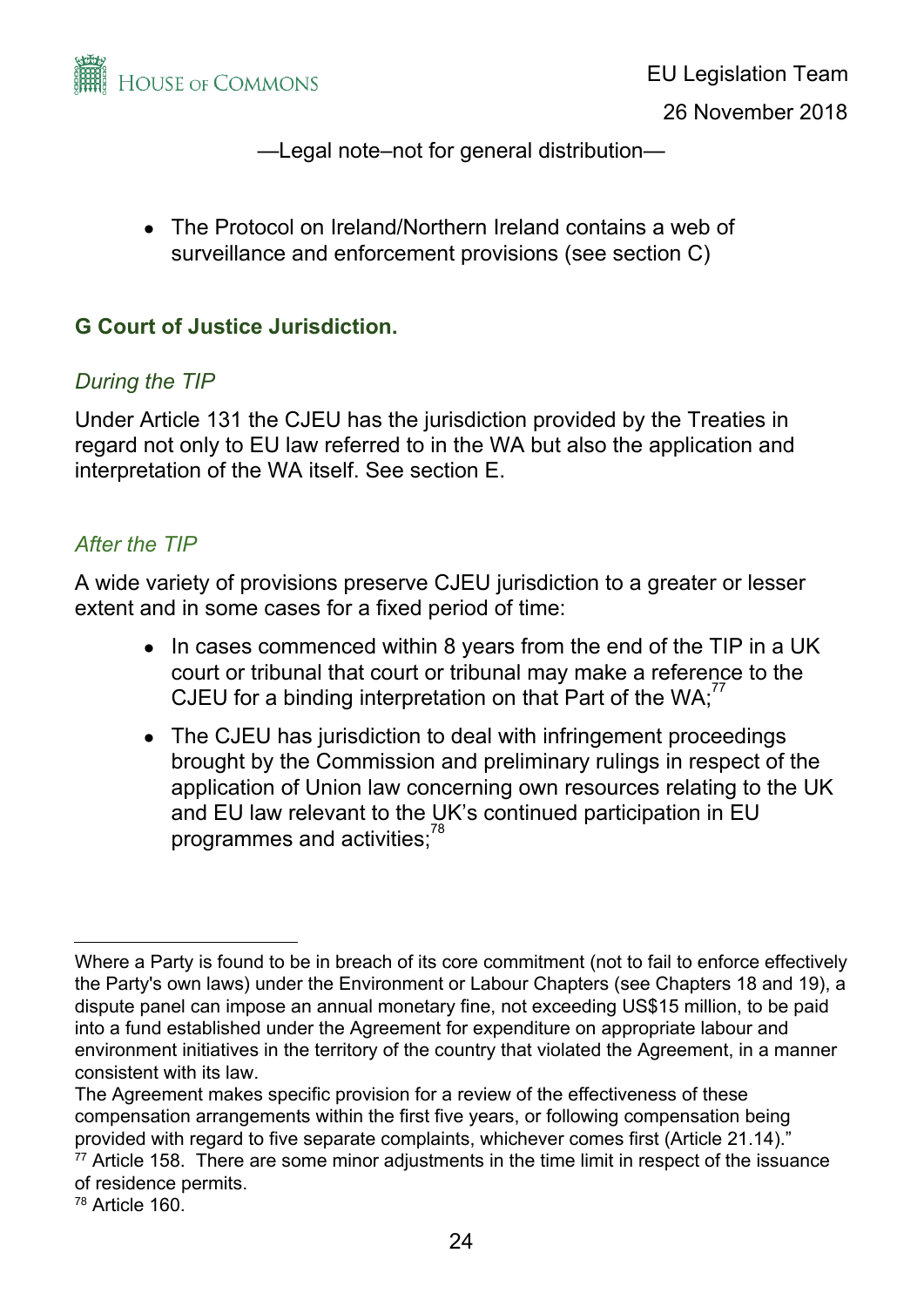

- Any arbitration panel must make a reference to the CJEU in respect of any question as to the interpretation for an interpretation of EU law referred to the in the WA (see section E);
- Article 86 gives the CJEU continuing jurisdiction in respect of cases brought by or against the UK before the end of the TIP and for the CJEU to continue to interpret EU law in preliminary references made to it by UK courts before the end of the TIP. Such judgments are binding and enforceable under the Treaties.<sup>79</sup> Such proceedings may last several years;
- Article 87 provides for the CJEU to have jurisdiction in infringement proceedings against the UK in respect of any alleged breach of EU law or its Part 4 (Transition) obligations by the UK occurring before the end of the TIP. However, the Commission must bring those proceedings within four years of the end of the TIP. This applies equally to similar proceedings brought in respect of state aid; and
- The CJEU has extensive jurisdiction over elements of the Backstop (see section C).

Article 4 governs the effect of CJEU case law on UK courts by requiring that:

- provisions of the WA referring to Union law are to be interpreted in accordance with "the methods and general principles of Union law" and CJEU case law prior to the end of the TIP; and
- UK courts and authorities to have "due regard" to CJEU judgments after the end of the TIP for the interpretation and application of the whole of the WA.

Article 163 provides for dialogue between the UK's highest courts and the CJEU.

# **H Roll over of EU External Agreements**

This is governed by Article 129. This provides that during the TIP the UK is bound by the obligations to third countries in any external agreement which the EU has entered into on its own, agreements entered into by the Member States

<sup>79</sup> Article 89.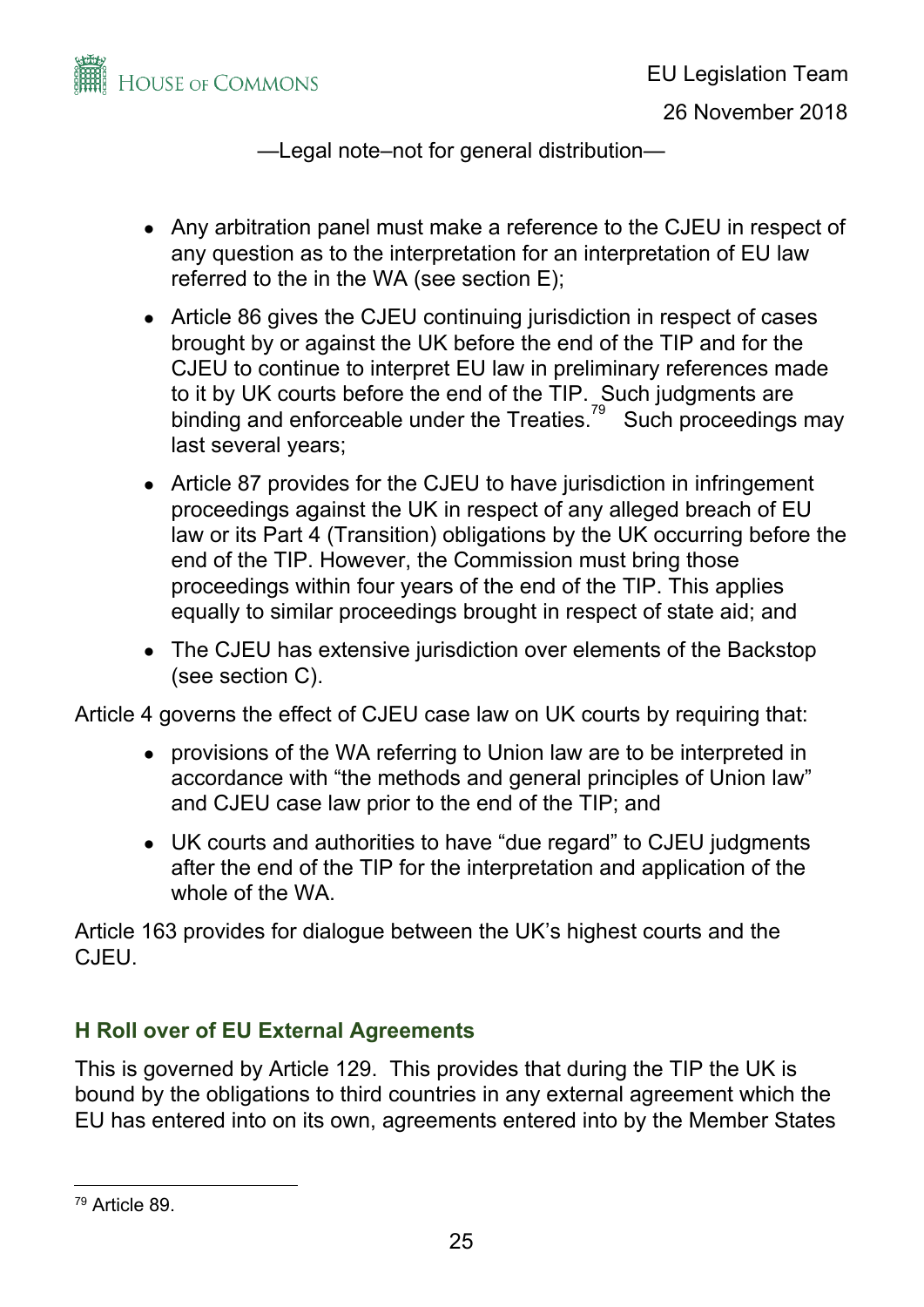

on behalf of the EU $^{80}$  and agreements entered into "by the Union and its Member States jointly, as referred to in ….Article 2".

Ordinarily, reference to agreements entered into by the EU and its Member States "jointly" would be understood as being "bilateral" agreements where the EU and the Member States are described as (or implicitly form) one party to the agreement and a third country is the other party, for example the Comprehensive Economic and Trade Agreement with Canada. These agreements can be contrasted with true multilateral agreements where the EU and its Member States are more distinct parties, such as the UN Convention on the Law of the Sea. However, Article 2 makes no mention of "joint" agreements – it applies to any agreement entered into by the EU whether jointly with the Member State or not. This creates some uncertainty as to the extent of the obligation on the UK to meet the obligations contained in EU international obligations. This may not cause problems in practice as the UK will likely be regarded as automatically taking over the entirely of the obligations imposed by multilateral agreements (including those that before Brexit fell upon the EU). The discrepancy in language between Articles 2 and 129 ought to be an issue picked up in the process of "legal scrubbing".

The UK does not automatically gain the benefit of EU international agreements after Brexit. It relies on the agreement or acquiescence of the third country to accord the UK such benefits. However, that may raise issues of the legality of, or the process for, for third countries, to simply roll over their EU agreements, when that entails, legally, entering into new agreements.

In the absence of acquiescence or agreement by the third countries concerned, the UK will be relying on a footnote to Article 129 to the effect that "The Union will notify the other parties to these agreements that during the transition period the United Kingdom is to be treated as a Member State for the purposes of these agreements." This does not have legal force as far as the third country is concerned.

During the TIP the UK may negotiate and enter into international agreements in the area of EU excusive competence provided that they do not come into force. There is no mention of agreements covering areas of shared competence.

The absence of a reference to shared competence may not have significant practical impact because it is arguable that this provision is declaratory of the general proposition that that the UK would not be inhibited by the duty of sincere

<sup>&</sup>lt;sup>80</sup> Normally where the international agreement is only open to state parties.